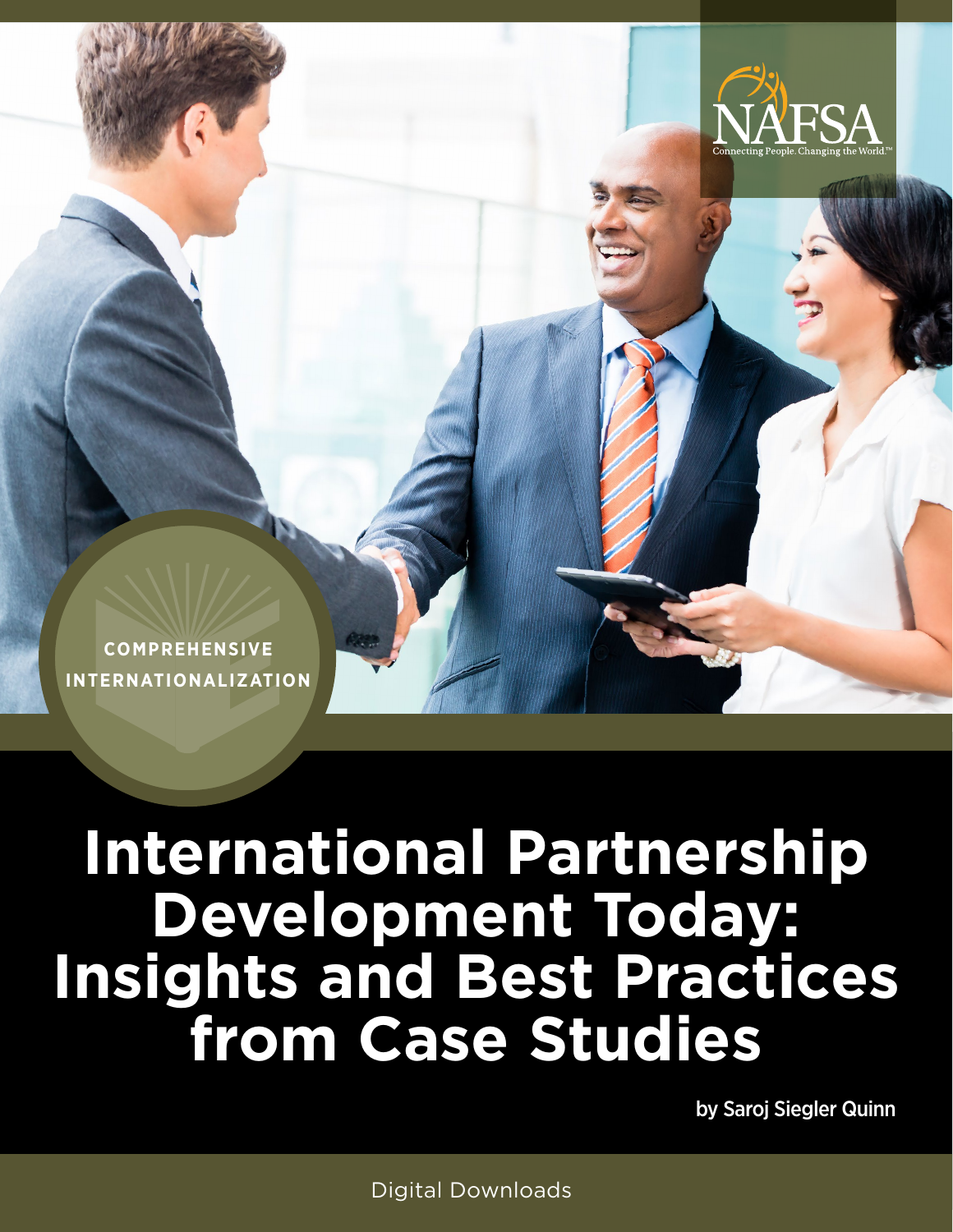#### **About NAFSA**

NAFSA is the largest association of professionals committed exclusively to advancing international higher education. The association provides leadership to its diverse constituencies through establishing principles of good practice and providing professional development opportunities. NAFSA encourages networking among professionals, convenes conferences and collaborative dialogues, and promotes research and knowledge creation to strengthen and serve the field. We lead the way in advocating for a better world through international education.

#### **Notice of Liability**

The information in this document is distributed on an "As is" basis, without warranty. While every precaution has been taken in the preparation of this document, neither the author(s) nor NAFSA shall have any liability to any persons nor entity with respect to any loss or damage caused or alleged to be caused directly or indirectly by the instruction(s) contained in this document. Please note that while NAFSA periodically checks and updates the website links included in this Digital Download, NAFSA cannot guarantee that every link to another institution's website is current.

#### **Acceptable Use Guidelines**

Electronic resources are provided for the benefit of the international education community. However, commercial use, systematic or excessive downloading, or electronic redistribution of this publication are all expressly prohibited

#### Released 2017.

©2017 NAFSA: Association of International Educators. All rights reserved.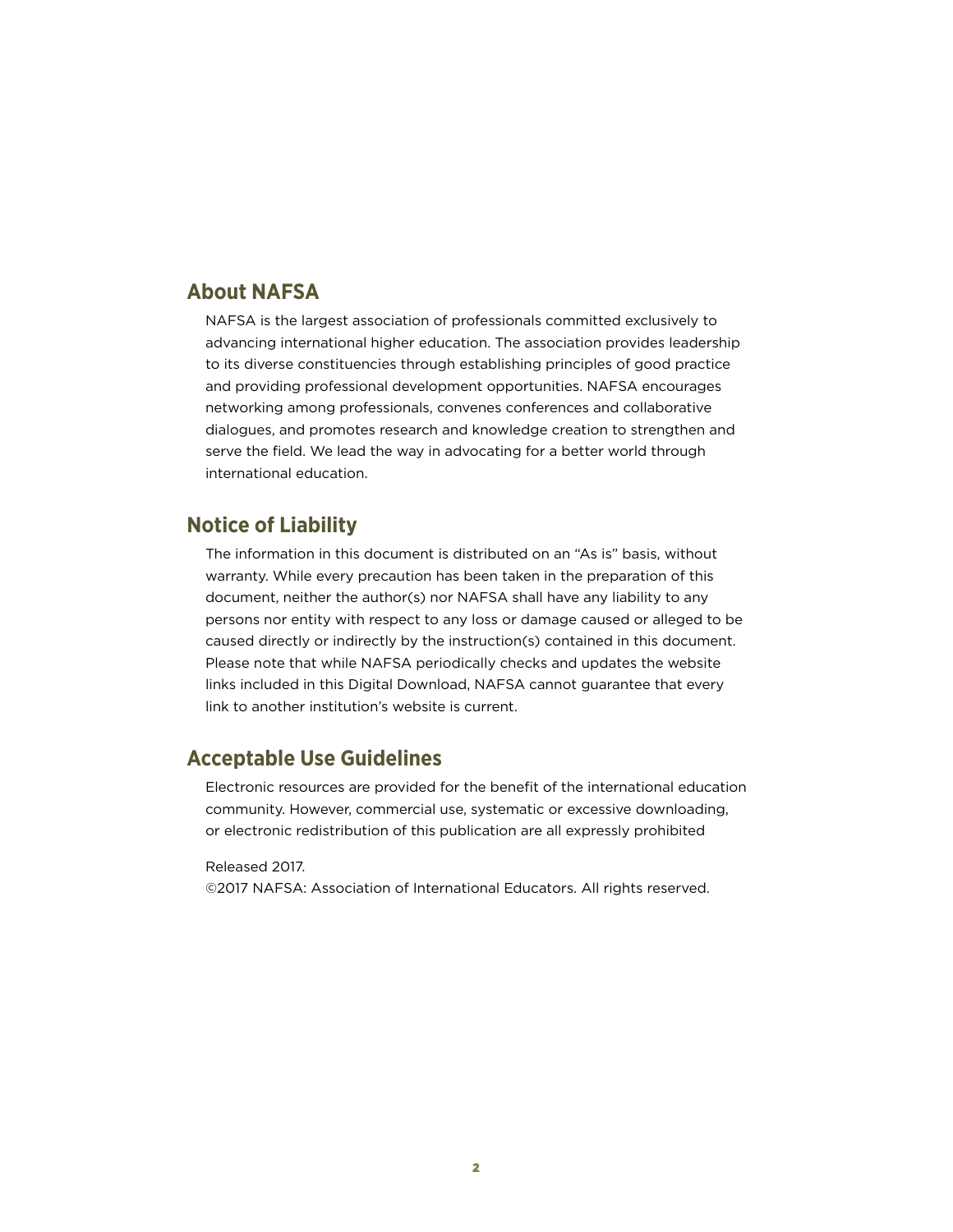#### <span id="page-2-0"></span>**About the Author**

Saroj Siegler Quinn is the director of international language and professional programs for the College of Extended Learning at San Francisco State University. Quinn has more than a decade of experience managing international higher education programs and developing global partnerships. She has developed strategies for internationalization, international enrollment management, partnership development, recruitment, marketing, and branding. Quinn has worked with U.S. and international universities, governmental and nongovernmental organizations, associations, and foundations globally. She earned a bachelor's degree in sociology from Princeton University and a master's degree in higher education administration with a concentration in international education from The George Washington University.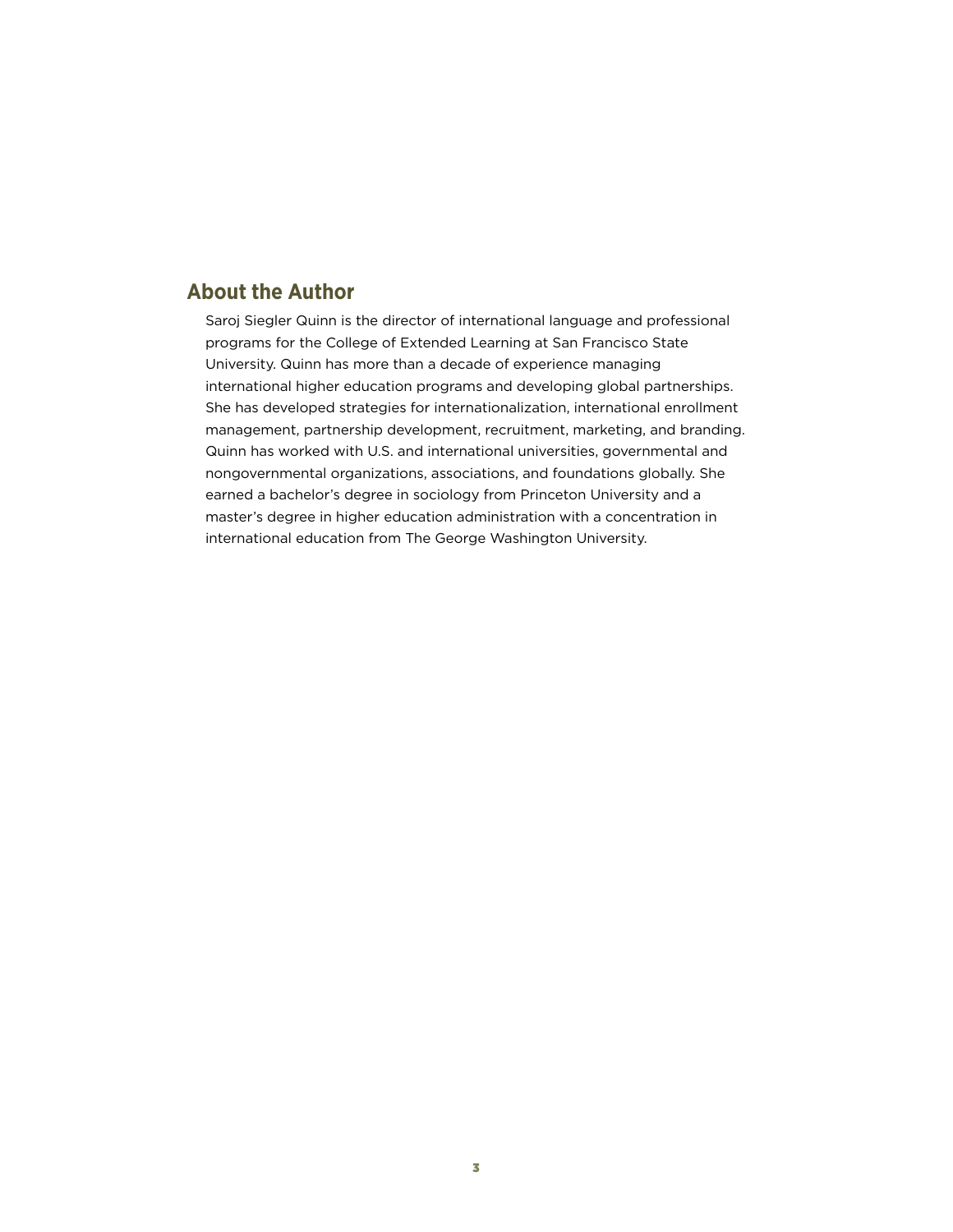# **Table of Contents**

| Miami Dade College (MDC), Florida, USA                                                                                  |
|-------------------------------------------------------------------------------------------------------------------------|
| Lorenzo de' Medyici Institute (LdM), Florence, Rome, and Tuscany, Italy                                                 |
|                                                                                                                         |
| California State University-Long Beach (CSULB), California, USA                                                         |
| Hamburg University of the Applied Sciences (HAW), Hamburg, Germany                                                      |
|                                                                                                                         |
| City University of Hong Kong (CityU), Hong Kong SAR                                                                     |
| Columbia University, New York, USA                                                                                      |
|                                                                                                                         |
| College of Staten Island (CSI), City University of New York, New York, USA                                              |
| Instituto Superior Pedagogico Enrique Jose Varona (UCPEJV), Havana, Cuba                                                |
|                                                                                                                         |
| California State University-Fullerton (CSUF), California, USA<br>Universidade Federal Fluminense (UFF), Niterói, Brazil |
| Universidade Estadual Paulista (UNESP), São Paulo, Brazil                                                               |
| Universidade São Paulo-Instituto de Ciências Matemáticas e de Computação (USP-ICMC),<br>São Carlos, Brazil              |
|                                                                                                                         |
| The George Washington University School of Business (GW), Washington, DC, USA                                           |
| Copenhagen Business School (CBS), Copenhagen, Denmark                                                                   |
|                                                                                                                         |
| Mount Holyoke College, South Hadley, Massachusetts, USA                                                                 |
| Monteverde Institute (MVI), Monteverde, Costa Rica                                                                      |
| Goucher College, Baltimore, Maryland, USA                                                                               |
|                                                                                                                         |
| Tennessee State University (TSU), Nashville, Tennessee, USA                                                             |
| Centro Colombo Americano, Bogotá, Colombia                                                                              |
| EAFIT University (EAFIT), Medellin, Colombia                                                                            |
| Grand Valley State University (GVSU), Allendale, Michigan, USA<br>Universidad del Bío Bío (UBB), Concepción, Chile      |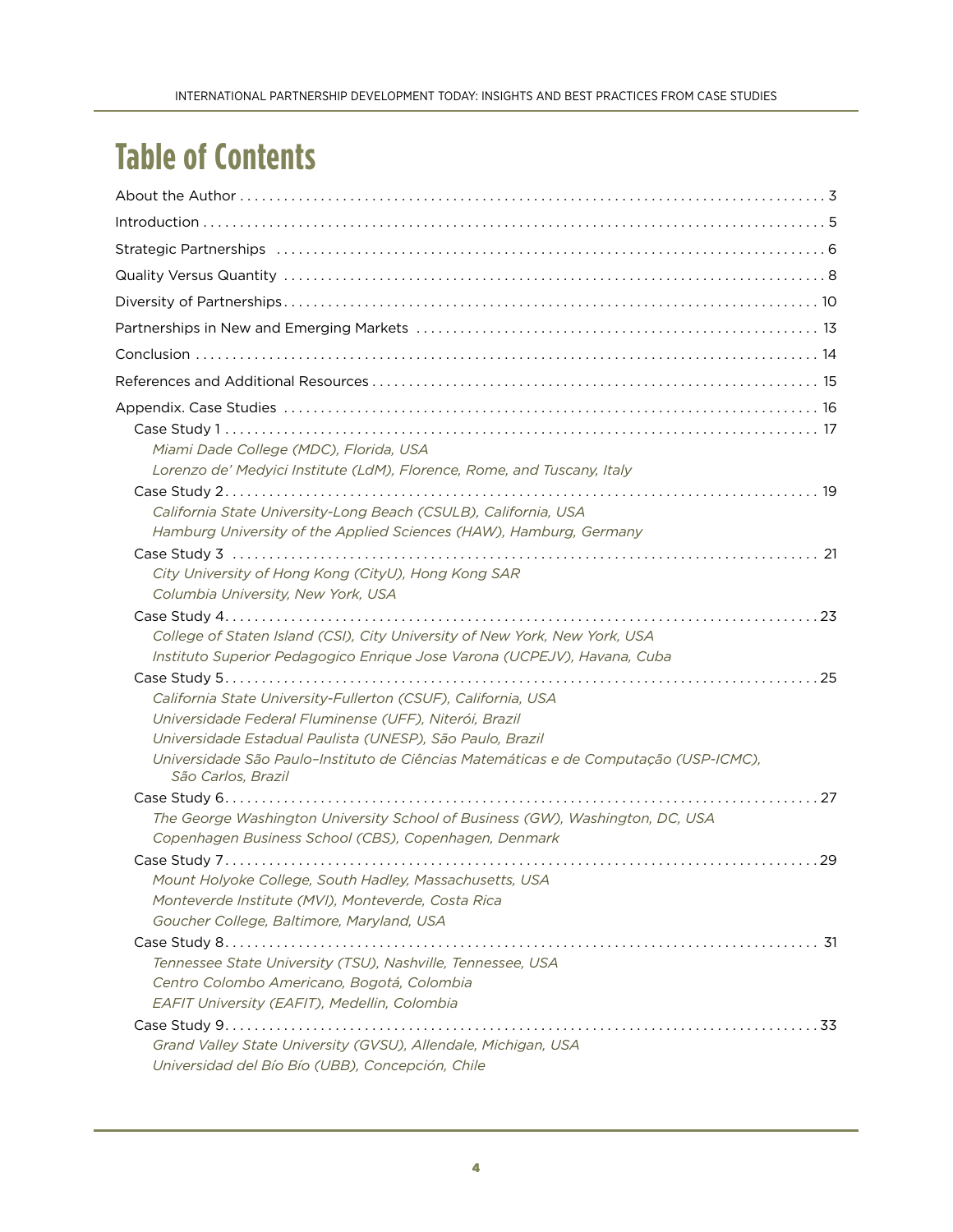# <span id="page-4-0"></span>**Introduction**

In the past decade, the scope of partnership development has expanded and evolved as universities have developed robust internationalization strategies. These strategies have been influenced by the rise of new technologies, increased diversity in partnership types and domains, and institutional goals of creating programs that are responsive to changing demographics. Together, these internationalization strategies have led to a notable shift from ad hoc to strategic international partnerships.

This publication focuses on the ways in which institutions have become increasingly strategic in their internationalization efforts and the key shifts and factors influencing institutions' approaches to partnership development. This publication aims to provide international educators with insight into higher education partnership development today. Different partnership types and trends will be discussed and real-life case studies will be presented. The case studies illustrate the challenges of establishing, implementing, and sustaining partnerships in the context of the contemporary and rapidly changing landscape of global collaboration.

#### What Makes a Partnership Successful?

For many years, international partnerships were comprised of mostly student exchange agreements. Although student exchange agreements are still prevalent, partnerships now take on a greater variety of forms. Moreover, partnerships can begin in one form and evolve over time. There are countless factors that can lead to partnership success or failure and these factors can vary based on partnership type, length, goals, etc. (see Tillman 2007; Kinser and Green 2009; Van de Water, Green, and Koch 2008 for more detailed discussions of success factors). To help set the stage for a productive and viable partnership, institutions should consider the following best practices.

- Institutions should define the goals of the **partnership and identify an appropriate partner to achieve these goals.** The success of a partnership is measured against the goals of that partnership; thus, clear and attainable goals must be identified by the institution from the beginning. Once the goals have been defined, it is easier to determine and communicate the attributes that an institution seeks from an appropriate partner. Tatiana Mackliff and Carol Reyes from Miami Dade College (MDC) stress that partnering institutions' "values, mission, areas of academic strength, and academic calen-dar" should align [\(Case Study 1](#page-16-1)). For example, when creating a collaborative degree program, it is best to identify a partner with a similar academic caliber and compatible majors and graduation requirements. If the goal is to establish a joint research program, it may be necessary that both institutions have appropriate lab facilities, resources, and faculty interest. In a productive partnership, each partnering institution must leverage its individual strengths to contribute to the other, as well as the dynamic as a whole.
- **Both institutions should establish a mutual, equitable, and fair commitment of time and resources.** This does not necessarily mean that one partner might not take the lead in a particular area, but partnerships flourish when both partners are invested. For example, California State University-Long Beach (CSULB) and Hamburg University of Applied Sciences (HAW) have been able to develop a thriving partnership due to a mutual agreement to provide "the resources required to nurture and grow [their] strategic partnership" [\(Case Study](#page-18-1) 2). While the CSULB-HAW partnership began with a single international business workshop, it has gradually evolved to include a number of faculty-led initiatives (for more information, see [Case Study 2\)](#page-18-1). HAW committed resources for travel stipends, marketing, and partner visits, while CSULB focused its efforts on developing more faculty-led programs. Although the institutions are committing different resources, both institutions have deemed the allocation to be equitable.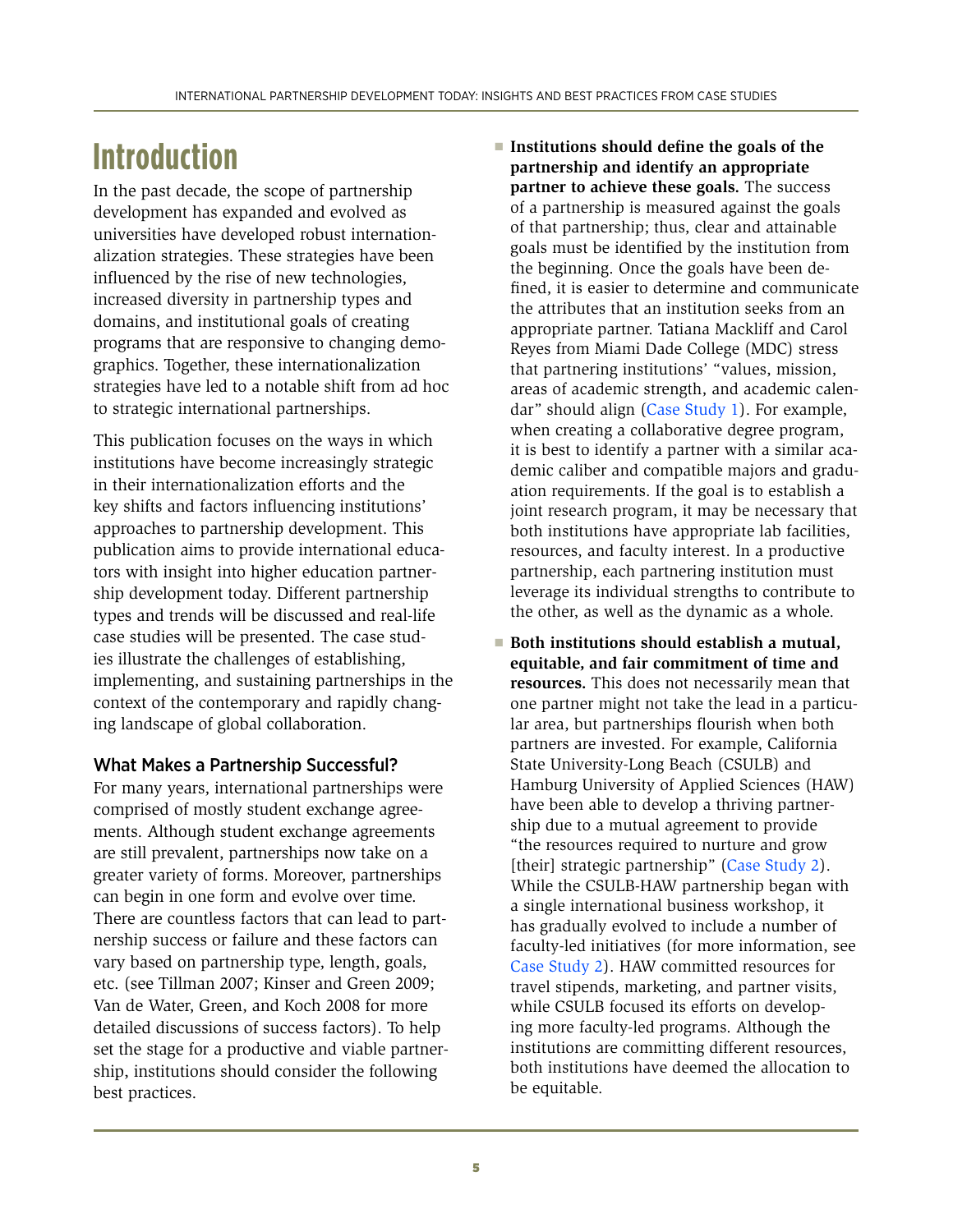<span id="page-5-0"></span>The level of investment that each institution offers will vary depending on the complexity of the partnership. Some partnerships, such as a student exchange agreement, may require only a minimal commitment of resources annually, whereas a collaborative degree program is likely to require a greater sustained administrative commitment. Regardless of what type of partnership is involved, it is best practice to establish an understanding and clear guidelines delineating what is expected of both partners. For example, the Joint Bachelor's Degree Program between City University of Hong Kong (CityU) and Columbia University has been productive in large part because both institutions "have invested heavily in the administration of the program, from development of the program website and joint promotional events to the selection and interviews of the candidates to the academic advising and counseling of program participants from both schools" [\(Case Study 3\)](#page-20-1). It is only through mutual efforts and resources that CityU and Columbia have been able to maintain the program and keep the channels of communication open.

■ **Institutions should secure support from the appropriate players on campus.**  Memorandums of understanding, or agreements, can develop at a variety of levels within institutions; they can be approved by a faculty member, department chair, college dean, president, or provost. Consequently, faculty and leadership members must share the same institutional vision when it comes to partnership discussions and negotiations. Dedicated administrative and faculty support is crucial to ensuring that there is a sufficient, and usually ongoing, allocation of the resources needed for the partnership to succeed. The College of Staten Island's (CSI) experience in launching a new program in Cuba ([Case Study 4](#page-22-1)) demonstrates that the initial investment can require more resources than anticipated, especially in a nontraditional market. However, through the support and perseverance of key players within

CSI's leadership, appropriate funding was provided to keep the program planning stages moving forward. Program success is heavily dependent on a sustained commitment from campus leadership.

The role and scope of international partnerships continue to change to meet the developing needs of the students, faculty, and institutions. Some of the trending factors affecting the development of international higher education partnerships today include:

- [Strategic Partnerships](#page-5-1): the shift from ad hoc friendship agreements to agreements that are considerably more strategic in nature;
- [Quality Versus Quantity:](#page-7-1) increased selectivity as institutions establish partnerships that contribute to their internationalization portfolios;
- [Diversity of Partnerships](#page-9-1): the rise of short-term, collaborative degree, and research- or industryfocused programs; and
- [Partnerships in New and Emerging Markets:](#page-12-1) a commitment to the introduction of partnerships in nontraditional destinations.

The implications of these trends on partnership formation, development, and sustainability will be explored throughout this publication.

# <span id="page-5-1"></span>**Strategic Partnerships**

One of the most notable changes seen in the evolution of partnership development is the growing emphasis on strategic partnerships that align with and support internationalization goals. Institutions have begun to cultivate partnerships that have the potential to grow beyond a single activity, such as a student exchange or faculty-led program, to ones that cross numerous disciplines and activities and lead to robust, multifaceted collaborations.

Institutions engage in careful and deliberate communication and action in order to build strategic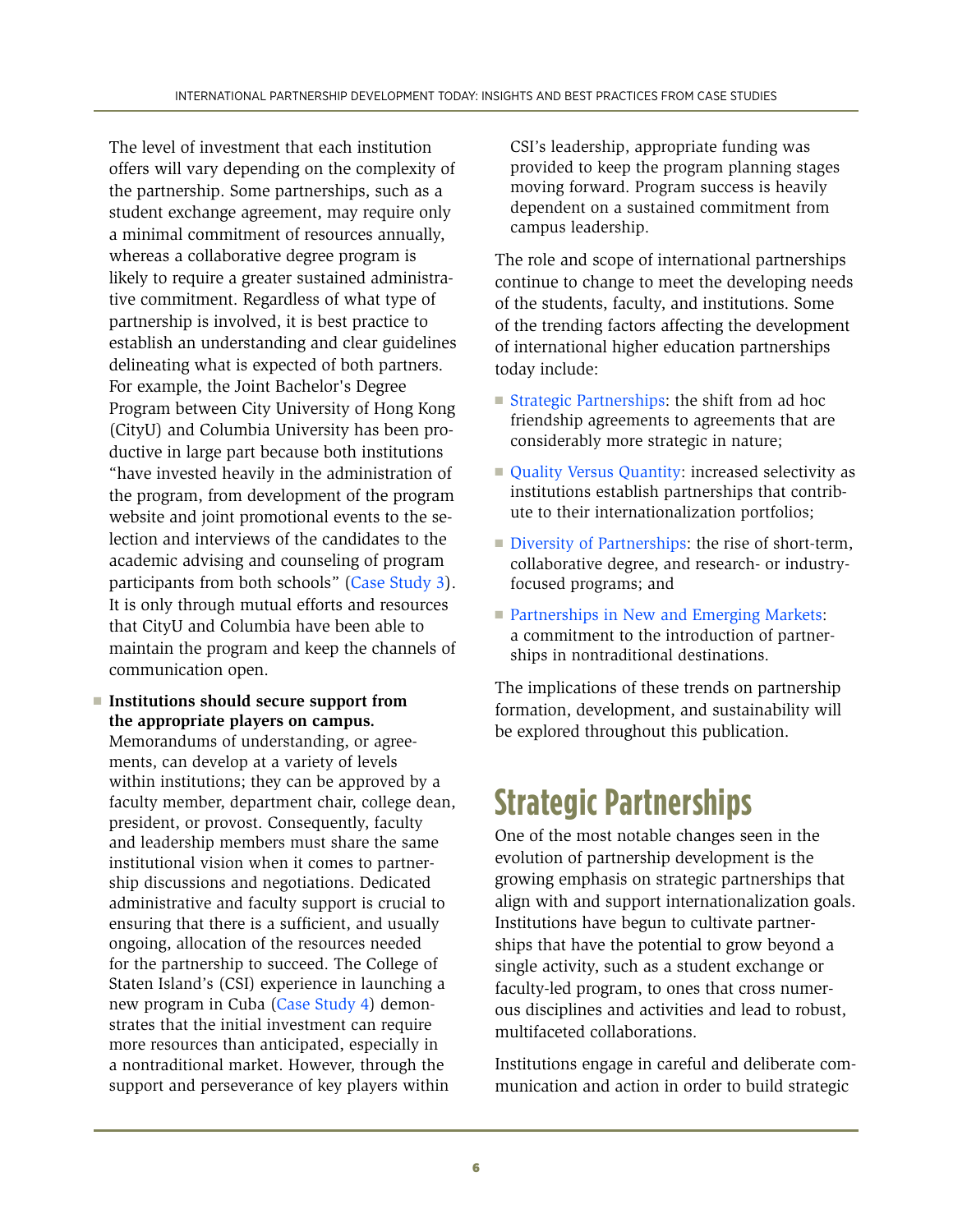partnerships that in some way enhance their campus or position in the global arena. When approached by a new partner or approaching a possible new partner, institutions often use more formal procedures to determine if the partnership will truly benefit the institution; these measures often include applications, checklists, and structured conversations. The responses to these exploratory exercises may be presented and vetted by a committee comprised of both faculty and staff to ensure that the proposed partner adds value to the international profile. Some institutions will require a formal vote for an institutional-level partnership to be signed. In other cases, committees may present their recommendations but ultimately leave the decision in the hands of the institution's senior international officer, provost, or president. Throughout these deliberations, most institutions aim to balance their portfolios so that partnerships do not compete with existing initiatives, which can then lead to inadequate participation.

#### Strategic Goals

Strategic approaches to partnership development consider factors such as the region, academic discipline, degree level, program duration, and more, alongside the institution's internationalization goals. Strategic goals vary by institution, but might include:

- Diversifying study abroad program types and duration;
- Reaching a specific target percentage of students studying abroad;
- Identifying international internship opportunities;
- Developing joint research collaborations;
- Expanding opportunities for study or research for students from underrepresented majors; and
- Launching opportunities in nontraditional markets.

In the example of California State University-Fullerton (CSUF), administrators made a conscious decision to establish partnerships that featured multiple capacity-building activities in line with the university's mission and strategic goals. As a Hispanic-serving institution, CSUF chose to engage in partnerships that would expand its collaborations in Latin America and "emphasize participation of first-generation and culturally diverse students" (Case [Study 5](#page-24-1)). Additionally, CSUF was awarded a 100,000 Strong in the Americas Innovation Fund grant to partner with Universidade Estadual Paulista (UNESP) in Brazil on an experiential STEM-focused mobility program designed to support engineering students, thereby reaching students in the underrepresented STEM fields. CSUF's collaborations demonstrate how the university's strategic goals have helped to shape its international partnerships.

This case study also introduces the idea of "creative reciprocity," a strategy that can be implemented in a variety of ways. Institutions may agree on a formula for reciprocity that deviates from the traditional one-to-one exchange. For example, four U.S. students might attend a short summer program at an Indian institution in exchange for one Indian student attending a semester-long program at the partnering U.S. institution. Creative reciprocity can also apply to the multi-institutional exchanges commonly used in consortia, such as the Institute of International Education's (IIE) Global E3 program. In this consortium program, member institutions agree to accept engineering students from any of the other member institutions. For instance, a student from Hong Kong might go to a university in the United States, while a student from the United States goes to a university in France or any of the more than 70 member institutions that reside in the 40 participating countries. This type of reciprocity can offer students more flexibility in options and can help institutions to maintain balance. Creative reciprocity is becoming increasingly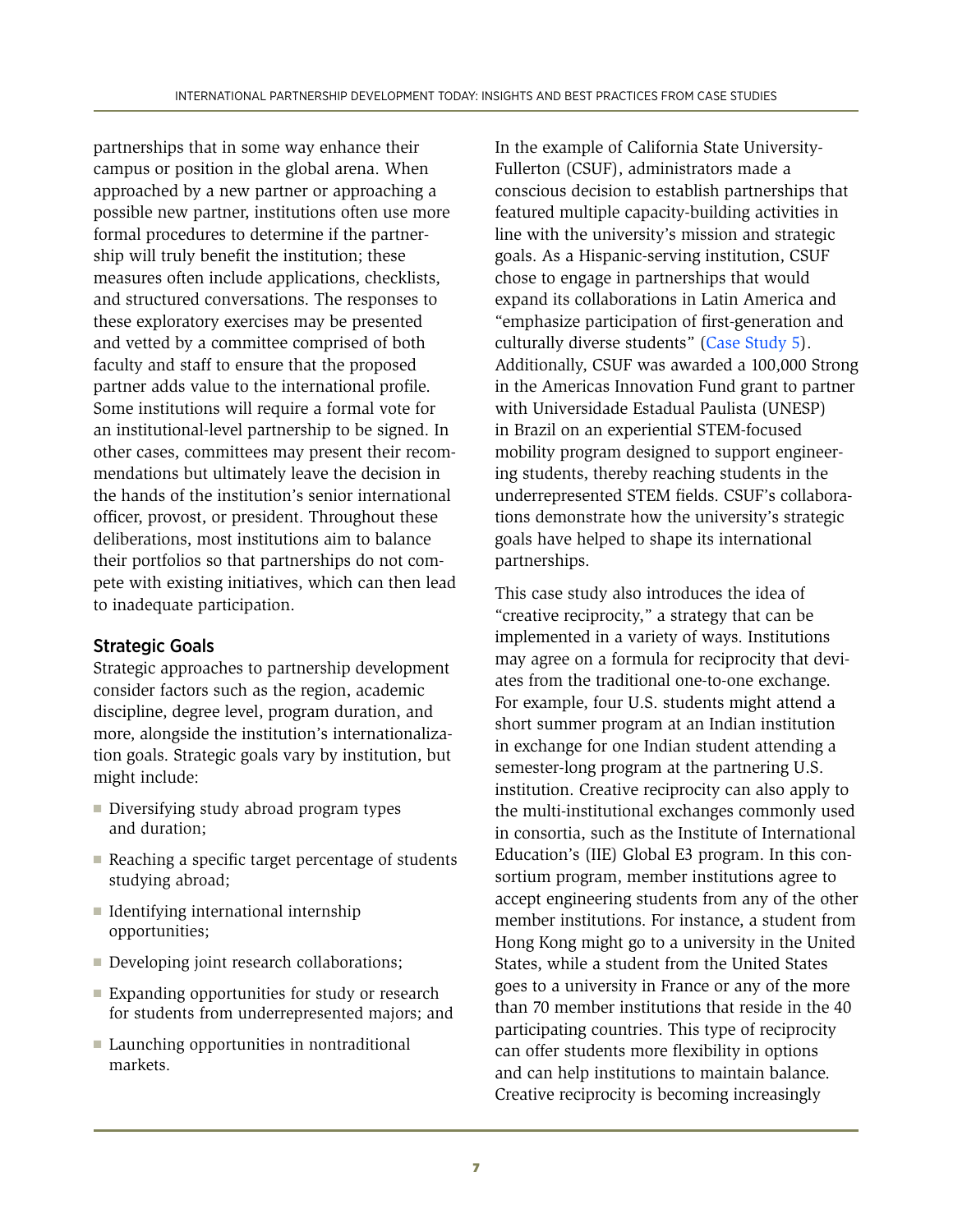<span id="page-7-0"></span>common and can provide the framework for a greater variety of strategic goal-oriented partnerships to thrive.

#### Complex Partnerships

In addition to an increased emphasis on partnerships that reinforce an institution's strategic goals for internationalization, there is a move toward more complex partnerships. They can span disciplines, have multiple objectives, and may not fit neatly into a box. These partnerships often begin as a simple departmental arrangement or student exchange agreement but evolve over time to become more inclusive.

California State University-Long Beach (CSULB) offers a prime example of how a small departmental partnership grew into a prospering, multilayered institutional partnership (for more information, see [Case Study 2](#page-18-1)). CSULB and Hamburg University of the Applied Sciences (HAW) started on a small scale in 1993 with a joint international business workshop that was met with success. However, students outside of the business schools were not aware of the partnership and the opportunities it presented. Thus, in 2008, both partners decided that the partnership was a priority and the agreement was expanded to the institutional level through a well-defined, multitiered strategy that included semester exchange, short-term programs, faculty collaboration, and joint workshops. The case of CSULB demonstrates a shift from purely transactional partnerships to transformational relationships that can lay the foundation for substantial academic engagement, expanded curricular offerings, and internationalization for both institutions.

Partnerships can also grow from national initiatives or consortia and may include corporate or nonprofit partners. Multi-institution partnerships can increase the sustainability of programs by adding mechanisms to maintain balance. For example, The George Washington University

(GW) School of Business, along with the business schools at The University of North Carolina at Chapel Hill (UNC) and Duke University (Duke), collaborated on an innovative program model with Copenhagen Business School (CBS) in Denmark (for more information, see [Case](#page-26-1)  [Study 6](#page-26-1)). Students from CBS attend GW for a traditional semester-long program. While GW, UNC, and Duke students can attend CBS for a semester-long program or one-week intensive program centered on sustainability and social responsibility, a theme that is featured in all of their respective institutional missions. Bryan Andriano, the executive director of the business school at GW, notes that "Having multiple institutions collaborate on a single program is inherently more complicated than a bilateral design, but it has allowed for some flexibility in years where demand has fluctuated among the U.S. institutions; should one institution not meet its quota, it may offer available spaces to other institutions" [\(Case Study 6](#page-26-1)). This multilateral partnership implements a mixed program model that appeals to more diverse student interests and needs by including short and semesterlong options. Given the multitude of goals and requirements involved in the partnership, there is a greater need for ongoing oversight and communication between all four institutions.

It is important to note that these partnerships can be challenging and labor intensive because of their growing complexities. Nevertheless, these and other partnerships are essential elements of campus internationalization efforts and missions. Given the overwhelming prospects that partnerships can entail, institutions must be increasingly strategic when cultivating their partnerships.

# <span id="page-7-1"></span>**Quality Versus Quantity**

Institutions have become more selective as they focus on establishing partnerships that contribute to their internationalization strategies. The days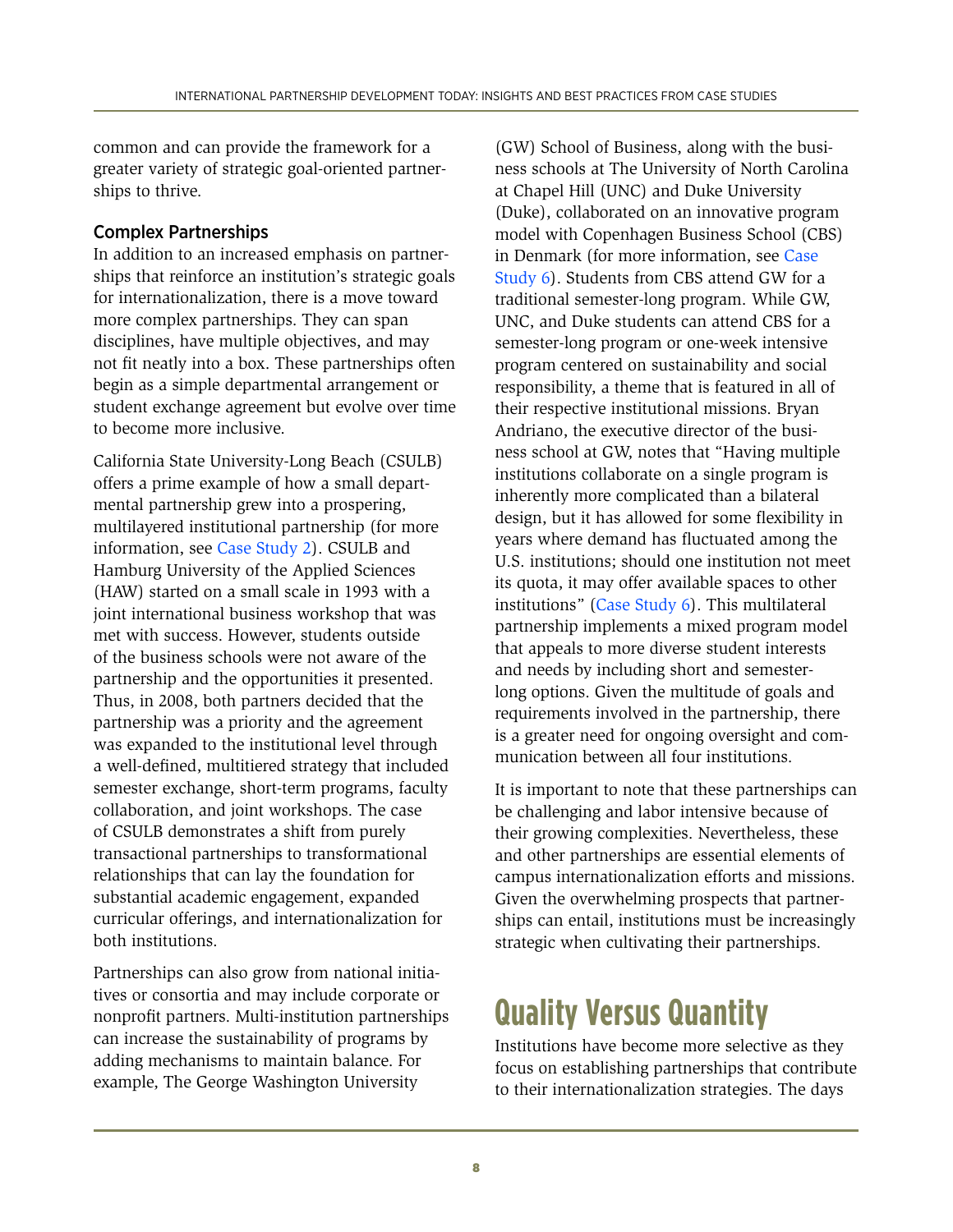of measuring successful internationalization efforts by the number of partners and signed memorandums of understanding (MoUs) are in the past. Now, institutions often only sign MoUs when there is a clear plan in place to augment the MoU with an engagement and implementation strategy. Some institutions have taken this a step further by reviewing all of their current agreements and retiring those that have never led to specific activities or have become dormant in recent years.

One factor that can contribute to the delineation between a partnership of quantity from one of quality is the language used. Gatewood and Sutton (2017) categorize agreements as "agreements of intentionality" or "agreements of implementation." Agreements of intentionality are more ambiguous and often take the form of MoUs. They demonstrate an interest or desire to explore the possibility of working together, but generally do not lay out a clear plan, strategy, or measurable goals. In contrast, agreements of implementation are considerably more specific and can take many forms, such as a student exchange agreement, research partnership, or joint degree program. They are generally written for a specific period of time and must be renewed or retired after that period. Agreements of implementation are seen by many as more meaningful and of value because they include clear, measurable activities and outcomes.

In addition to focusing on partnerships that are implementable and have defined goals, many institutions are trying to assess the potential long-term sustainability of programs early on and are creating frameworks to enhance the potential success of the partnership. Institutions that seek to launch a new program or partnership but have doubts that their institution alone can sustain the program may consider partnering with a peer institution, nonprofit corporation, or government agency to create a dynamic, sound program.

For example, Mount Holyoke College, a small liberal arts college for women, prioritized its investment in high-potential partnerships that advance and support university curricular goals (for more information, see [Case Study 7](#page-28-1)). Mount Holyoke reviewed its current international activities and then retired agreements that were dormant. The school made the decision that "new collaborations with institutions abroad had to be strategic, meeting multiple student and faculty interests and needs" [\(Case Study 7\)](#page-28-1). One such institution that met those terms was the Monteverde Institute (MVI), a nonprofit research center in Costa Rica. According to Kirk Lange, Eva Paus, and Joanne Picard from Mount Holyoke:

MVI's mission to blend classroom learning, applied research, and community engagement in support of a sustainable future fit well with Mount Holyoke's strategic focus on environmental sustainability and place-based learning. We had several faculty from different disciplines, whose research interests connected both with Costa Rica and Mount Holyoke's institutional priorities, providing a strong base for developing an interdisciplinary program. ([Case Study 7](#page-28-1))

However, Mount Holyoke identified early on that due to its relatively small student body, the program would not generate sufficient enrollment numbers among Mount Holyoke students alone. Partnering with another U.S. university, in this case Goucher College, which shared its values and goals allowed Mount Holyoke to build a sustainable program and viable pool of participants. Mount Holyoke's partnership with MVI and Goucher illustrates the importance of assessing potential student demand and regularly reviewing resource needs in order to maintain highquality programs. Furthermore, finding a partner that fits an institution's needs and objectives is fundamental to an active partnership agreement.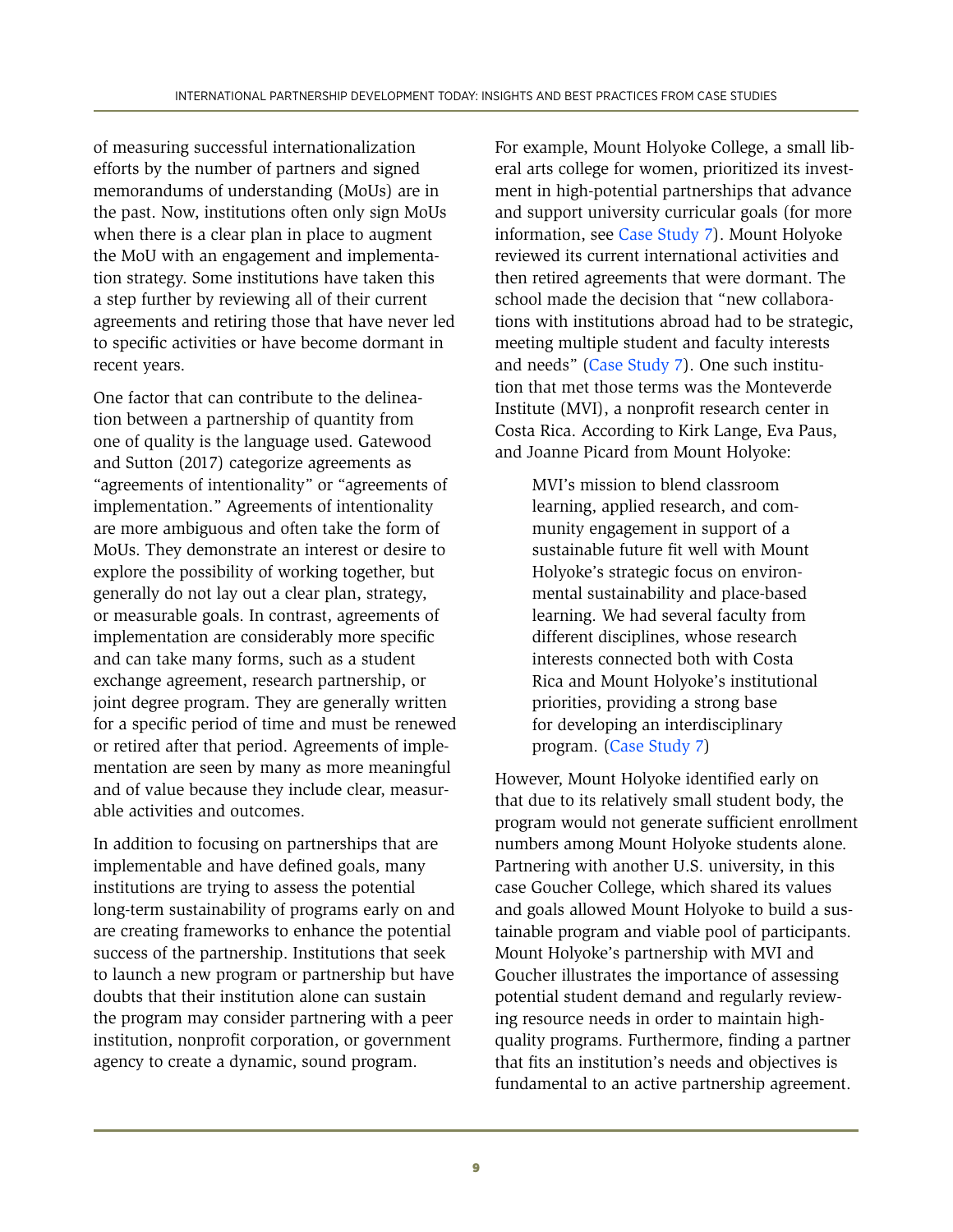<span id="page-9-0"></span>An emphasis on the quality over the quantity of partnerships often leads to institutions retiring duplicative agreements and choosing instead to invest in new partnerships that diversify and add value to their international portfolios.

# <span id="page-9-1"></span>**Diversity of Partnerships**

Partnerships come in many shapes and sizes and vary in duration and scope. They include student and faculty exchanges, collaborative degree programs, research projects, internships, branch campuses, and more. Partnerships have traditionally focused on in-person interaction and residency programs; however, this is no longer an essential element. With the rise of video conferencing, smart classrooms, and other technologies, students and faculty can engage in joint teaching and research from a distance. Partnerships may be all in person, all virtual, or a hybrid delivery method. Moreover, virtual collaborations may be synchronous or asynchronous.

Three developments that have become increasingly popular and have become a centerpiece of many institutions' internationalization strategies include:

- Short-term programs;
- Collaborative degrees (joint, dual, or double degrees); and
- Programs with a research, internship, or practicum component.

Institutions have seen a rise in partnerships that fall on opposite ends of the time spectrum, including short-term programs that last a week or two and collaborative degree programs that generally comprise two years at each institution. Some students are looking to truly distinguish themselves from their peers and are eager to participate in programs that lead to an additional degree or a jointly issued degree. Others are

looking for internship opportunities and training that can be applied to their future careers.

#### Short-Term Programs

The rise of short-term programs is not a new phenomenon. According to IIE's *Open Doors* report, as of 2014/2015, 63 percent of students studying abroad chose short-term academic year programs, summer term, or January term programs, whereas only 37 percent participated in programs lasting one quarter or longer (IIE 2016).

The growth of short-term programs is demonstrated qualitatively through the case studies highlighted in this publication. All of the case studies, with the exception of the joint degree program in [Case Study 3](#page-20-1), include a short-term component. These partnerships may not be limited to short-term programs, but they emphasize the role that short-term programming has had in increasing student participation rates, engaging a more diverse student population, and achieving strategic institutional goals.

For example, [Case Study 1](#page-16-1) describes how Miami Dade College (MDC) began its collaboration with Lorenzo de' Medici Institute (LdM) as a semesterlong program through the College Consortium for International Studies (CCIS). In 2016, however, MDC shifted its model to a direct partnership with LdM, which allowed students to primarily engage in the faculty-led summer program. MDC made the decision to shift its program model because 92 percent of MDC students participate in short-term, mainly faculty-led, programs (Carol Reyes, pers. comm.). The demographics of the MDC student body help to explain this preference for short-term programming. Many MDC students are first-generation, low-income minority students or nontraditional students who don't have the financial means or liberty to participate in long-term study abroad. Additionally, many students are focused on completing their studies in order to enter the workforce and are drawn to the appeal of a shorter time frame. Shifting the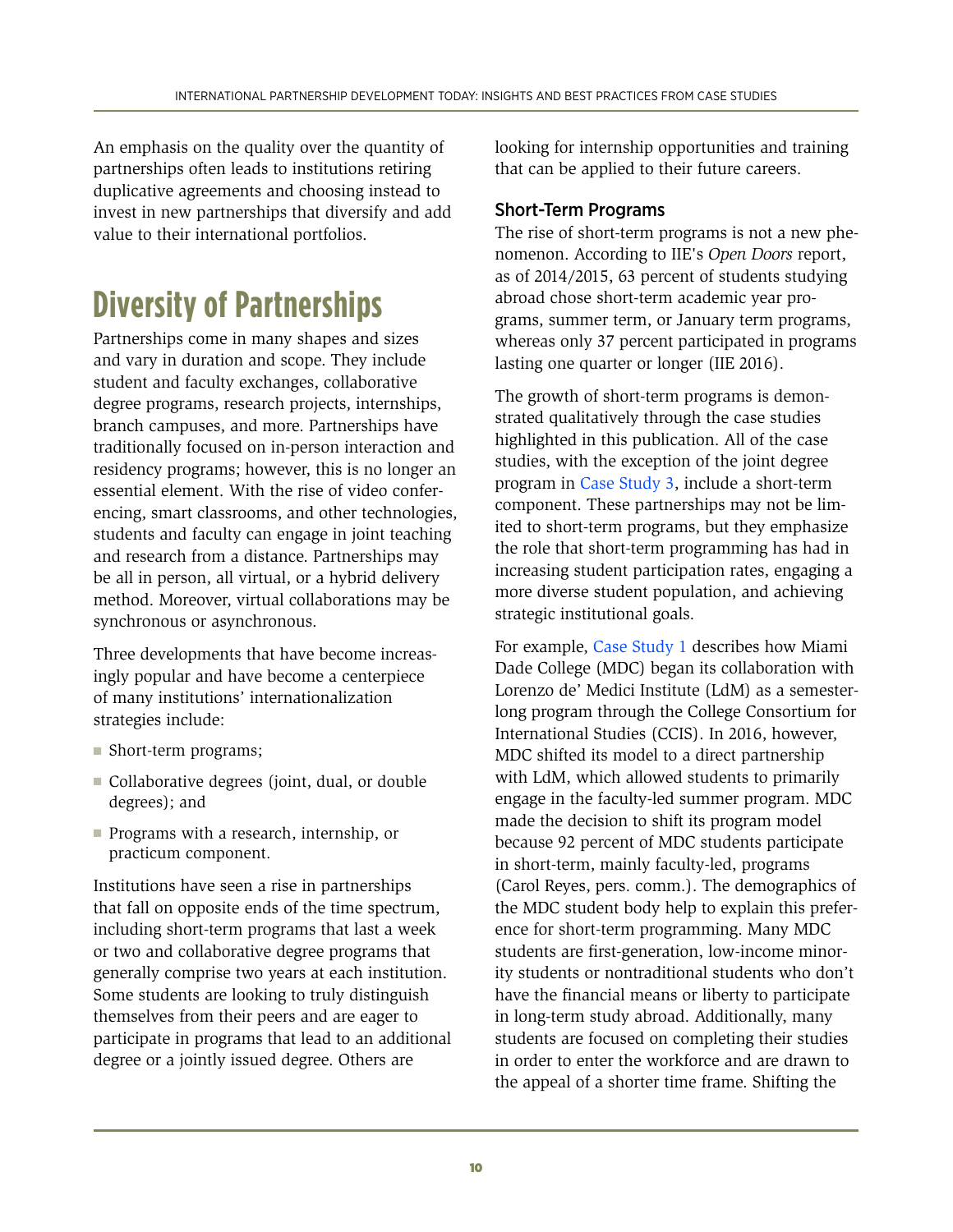program from a semester-long to a faculty-led short-term program significantly increased participation among MDC students.

MDC is not the only institution that has revised its partnership development strategies to focus heavily on short-term programs. The emphasis on short-term programs is seen across different institutional types; however, it is especially popular at minority-serving institutions with a large percentage of first-generation college students.

Tennessee State University (TSU), a historically black college and university (HBCU) with a history of low study abroad participation, launched short-term exchanges and more than tripled its study abroad participation in just three years (for more information, see [Case Study 8](#page-30-1)). Through Tennessee State University's partnership with Centro Colombo Americano and EAFIT University (EAFIT) in Colombia, the 10-day intensive research projects in a foreign country offer an alternative model that has the potential to provide a significant intercultural experience to students who have limited financial resources. This short-term program has greatly expanded inbound and outbound mobility.

To ensure that short-term programs add educational value and engage students in substantive cross-cultural learning, institutions are implementing strategies to utilize technology and other resources to supplement the overseas programs. Moreover, partnerships are often re-envisioned to include both pre- and post-program content and engagement. Thus, the discussion is shifting away from the merits of short-term programming and moving toward the structure itself. Institutions are increasingly faced with the question of how to create quality partnerships that ensure that short-term programs are transformational, educational experiences.

#### Collaborative Degrees

Although some of the increase in study abroad participation numbers have been represented in short-term programs, collaborative degrees are also growing in popularity. Whether referred to as "joint degree programs" or "dual degree programs," students complete a considerable portion of their studies at two different institutions and ultimately earn a single jointly issued credential, two degrees, or even multiple degrees. Jane Knight states that collaborative degrees may include "double, multiple, tri-national, joint, integrated, collaborative, international, consecutive, concurrent, co-tutelle, overlapping, conjoint, parallel, simultaneous, and common degrees" (2011, 299).

Collaborative degree programs are on the rise and are attractive to students for many reasons. The programs provide students with an immersive experience that usually spans one to two years and gives them the chance to hone their foreign language skills. Participants may potentially achieve a working proficiency or even fluency in another language. Collaborative degree programs also provide more opportunities for cocurricular practical experience than is possible on shortterm or exchange programs. Students are likely to participate in internships or research programs during university breaks or the academic term. These students are often eligible for a period of postgraduate employment because they have earned a local degree. With near native language skills, local internship or research experience, and eligibility for postgraduate employment, collaborative degree students have a competitive advantage when applying for roles at multinational companies. These programs may also appeal to students interested in pursuing a career outside of their home country.

For example, students in the Joint Bachelor's Degree Program between City University of Hong Kong and Columbia University complete all of the requirements for an equivalent major at both institutions and earn two bachelor's degrees in the same discipline (for more information, see [Case Study 3\)](#page-20-1). After some lengthy discussions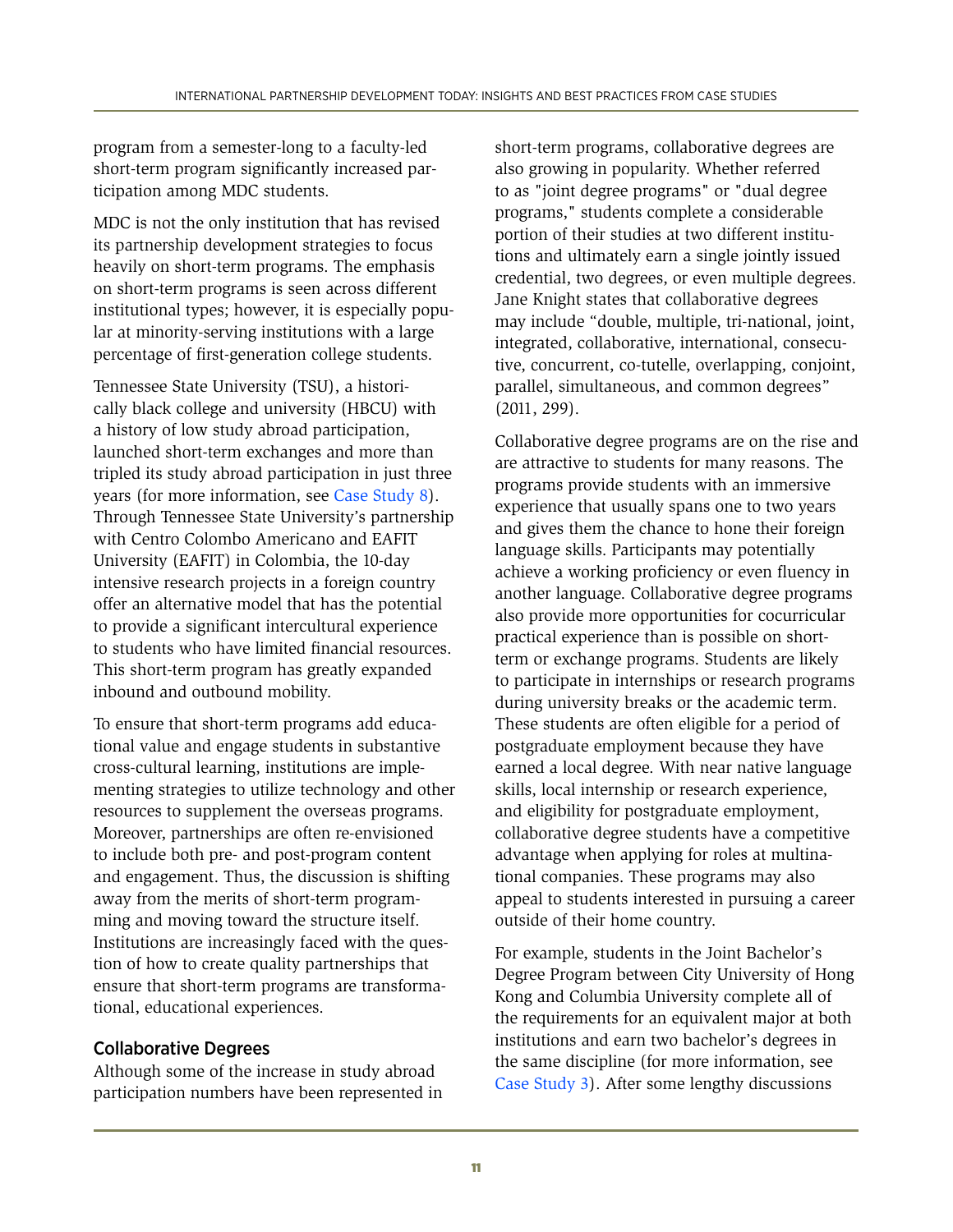between the partners, "joint degree program" was deemed to be the most appropriate title for this program. All courses are matched and articulated and the administrators felt that the term "joint degree" reflected their vision of one consistent program where credits are transferred in both directions to fulfill each institution's major, core, and elective requirements. This joint degree program offers students an immersion experience in two very distinct learning environments. Graduates of this program are gaining traditional and applied knowledge, along with a cross-cultural experience, that prepares them to excel in a globalized world.

The numerous institutional benefits and participant success stories of collaborative degree programs have many institutions racing to establish new programs. Faculty and administrators are excited about the potential effects that these partnerships have in internationalizing their campuses, attracting higher quality students, increasing mobility, and building on existing or establishing new relationships. As a result, however, many institutions are haphazardly pursuing these partnerships without first considering the administrative burden, level of student demand, and curricular alignment involved. Collaborative degree programs are considerably more challenging to launch and sustain than short-term or traditional semester-long exchanges. Collaborative degree programs take extensive cooperation and faculty and administrator time because a unified degree-granting program must be mapped out and articulation agreements negotiated to comply with legal and accreditation standards. Additionally, collaborative degree programs are selective, can be prohibitively expensive, and are more time intensive than many students are interested in or expect. Thus, collaborative degrees are likely to continue to make up a small percentage of overseas experiences compared with short-term and semester-long programs.

#### Research and Professional Experience Programs

As institutions aim to offer programs with a greater curricular or professional impact, many are cultivating partnerships that include a research, internship, or practicum component. These field-based programs come in a variety of formats and durations, ranging from a few site visits woven into a short-term program to a semester-long internship or research experience. These programs support institutional strategic goals of expanding applied learning opportunities.

For example, Mount Holyoke recently decided to capitalize on its momentum and expand the impact of the Monteverde partnership by leveraging Mount Holyoke's flagship Lynk program. The Lynk program "integrates curricular and applied learning and provides funding for a summer internship or research project" (for more information, see [Case Study 7](#page-28-1)). Utilizing this program model, Mount Holyoke aims to further advance the community-based learning component by providing students with the support to conduct an applied summer project in Costa Rica.

The process of setting up such a program was made easier given the existing relationships that Mount Holyoke already has in Monteverde; however, it still required extensive planning and communication for the summer project program to come to fruition. Some of the common challenges of expanding research, internship, or practicum experiences abroad include: student visa policies, local faculty support, and access to the in-country industry. Stringent visa policies make obtaining authorization for students to work, even for unpaid opportunities, a cumbersome process. Furthermore, host country faculty are sometimes reluctant to offer visiting students research opportunities in their labs due to concerns about the training time, language barriers, and students' commitment to the work. Faculty may prefer to reserve research opportunities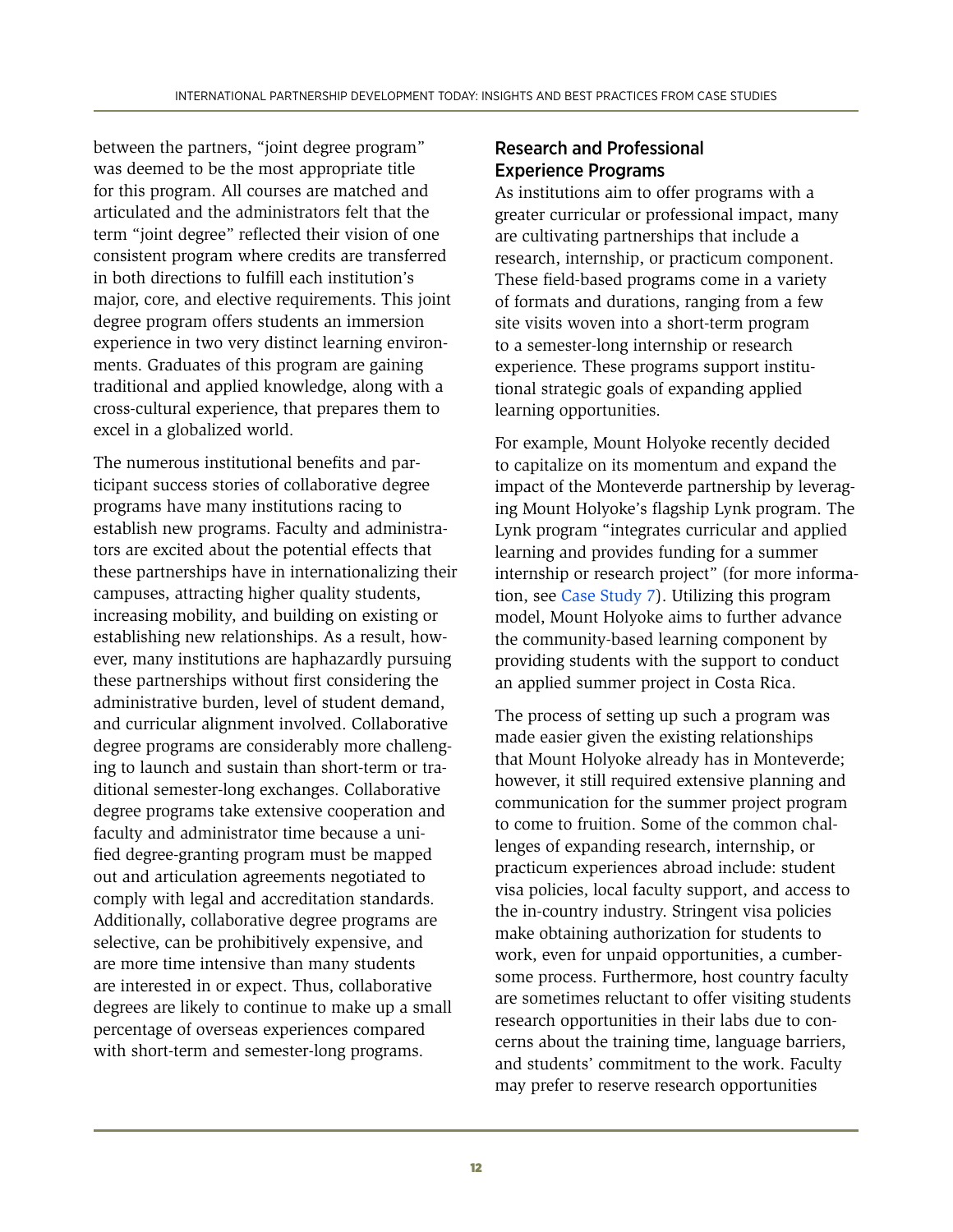<span id="page-12-0"></span>for local students who may commit to a longer placement and whose background can be readily assessed. Finally, building the necessary industry connections to identify internships, practicum, and opportunities for site visits can be time consuming for both partners. Institutions are often hesitant to secure placements for visiting students because these opportunities are limited in number and can be highly competitive.

Despite the challenges, many institutions have been able to develop partnerships with research, internship, and practicum components. Some of the more successful models include courses centered on practical experience where faculty advise students in securing an internship and then award credit for the experience. Another common partnership model is a course where the research experience is integrated into the curriculum. When pursuing this avenue, it is important to note that host institutions are often more likely to consider internships, research, and practicums when they are part of a longer-term study program and a mutually beneficial partnership.

# <span id="page-12-1"></span>**Partnerships in New and Emerging Markets**

As part of their strategic approach to partnership development, many institutions are working toward diversifying their partners by looking at different world regions. These partnership opportunities may require new considerations and added levels of preparation and communication to ensure that they are successful. It is important to research and take into account the national contexts and institutional infrastructures of different countries when considering partnerships.

One market that is currently receiving increased attention from U.S. institutions is Cuba. Although some U.S. universities have had educational programs in Cuba for years, the structure and

landscape in which these programs function are changing. [Case Study 4](#page-22-1) on The College of Staten Island (CSI) illustrates the processes and factors that go into establishing a short-term program for students to "study the history and pedagogy of Cuban education with observation in a K–12 Cuban classroom setting." The proposed program will enable students to not only complete their coursework, but they will also have the opportunity to observe and participate in Cuban K–12 classrooms, a domain that has traditionally been off-limits to Americans. During the program development process, CSI and the Instituto Superior Pedagogico Enrique Jose Varona (UCPEJV) have encountered certain political, economic, and administrative hurdles, including the need to re-establish political pathways when oversight of UCPEJV shifted from one ministry to another, limited financial resources, and changing institutional rules and regulations (for more information, see [Case Study 4\)](#page-22-1). In order to overcome these challenges, CSI and UCPEJV relied on the commitment of the upper administration at both schools to invest the needed time and resources into the negotiations and program development.

In another case study, Grand Valley State University (GVSU) began a partnership with the Universidad del Bio Bio (UBB) in Chile, a dynamic and emerging market (for more information, see [Case Study 9\)](#page-32-1). This relationship grew beyond the initial student exchange in 2011 and has evolved each year to respond to student and faculty needs. New partnership initiatives include faculty immersion programs, faculty training workshops, study tours, and the launch of a dual degree. The viability of the programs was challenged a few years ago when "UBB shut down for a period of time in 2015, causing uncertainty among GVSU exchange students there. But the department where most GVSU students took courses held classes anyway, so student progress was not delayed" [\(Case Study](#page-32-1) 9). With faculty and administrators dedicating the time and resources to cultivating meaningful relationships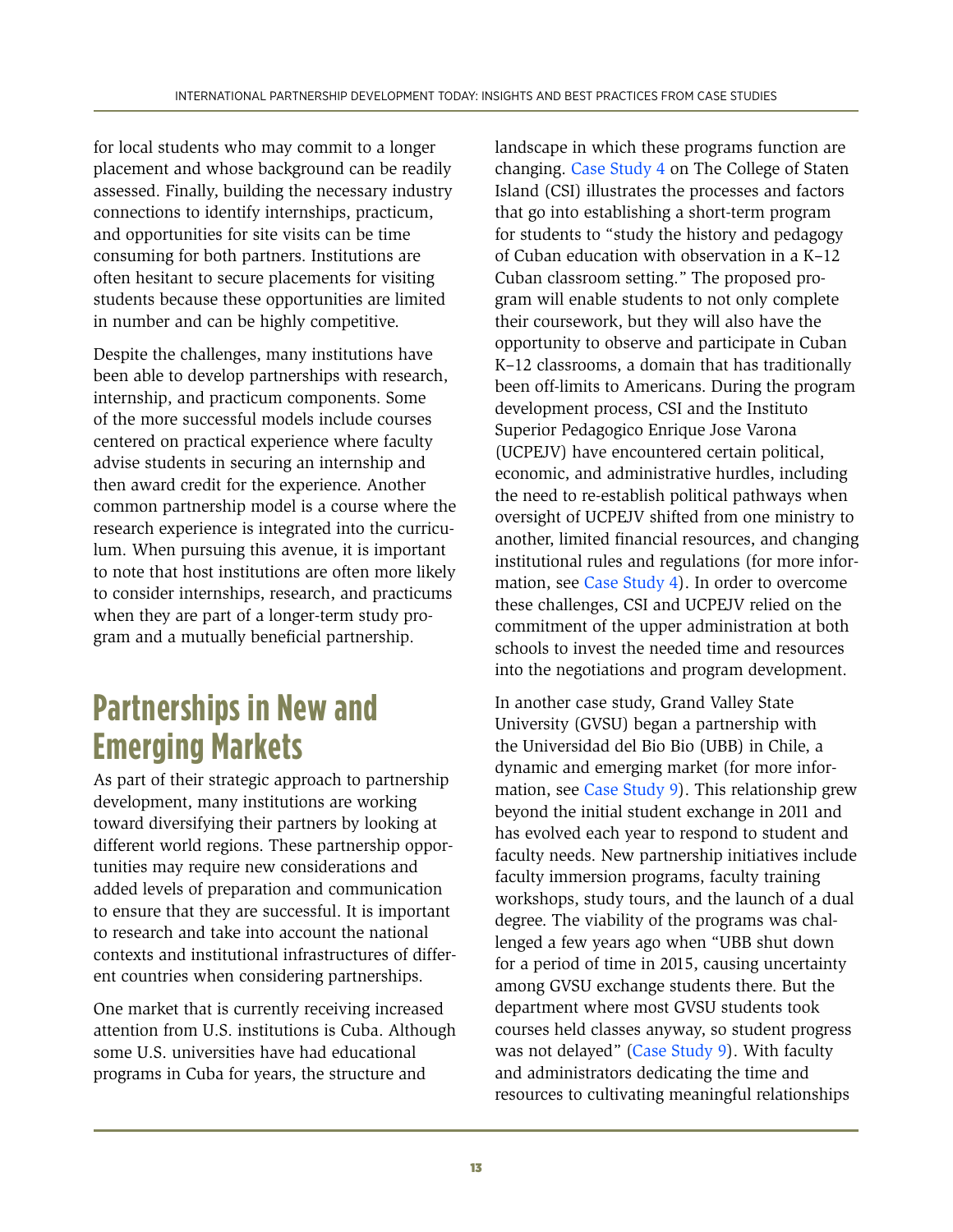<span id="page-13-0"></span>and understanding the needs of each institution, the GVSU-UBB partnership has grown into an active and diverse set of programs.

Building a partnership with an institution in a new or emerging market may require a greater financial and administrative commitment up front and may progress more slowly than expected. As a result, it is important that universities looking to establish partnerships in new destinations have the needed faculty, administrative, and financial support to see the process through to the end, as well as patience and realistic expectations. These partnerships are more likely to succeed if they are in line with strategic goals and have widespread institutional support. It is important that faculty and administrators consider the potential quality and sustainability of the partnership and the benefits to both institutions.

# **Conclusion**

The scope of partnerships has broadened and the international portfolios of higher education institutions are more diverse than ever. As multifaceted partnerships emerge that align with universities' strategic goals, existing partnerships need to evolve to remain relevant and sustainable. Partnerships must be responsive to the everchanging needs of the students, administrators, and faculty.

Critical to the success of any productive longterm partnership is a shared commitment by both institutions. The negotiation and signing of an agreement provides the legal framework and objectives for a relationship, but that should not be the end goal. Many institutions focus more of their time on cultivating new relationships than on managing and fostering the strategic direction of existing relationships. This can lead to programs that fail to launch, dormant agreements, or ones with only short-term results. In response, some institutions are strategically focusing their partnerships, diversifying their program scopes and durations, and employing alternative and complex models.

These shifts in partnership development thrive with appropriate faculty and administrator oversight, reflection, and intervention on both sides. In addition to gathering information about partnership activities, faculty and administrators need to track whether the partnership is meeting the goals of both institutions. If there are concerns, partnership modification or a larger evolution may be needed to ensure long-term sustainability.

The availability of new and low cost technology has helped to facilitate global communication, thus changing the nature in which institutions cultivate and transform partnerships. According to Mandy Reinig, director of Study Away at Virginia Wesleyan College, "Institutions can take advantage of video conferencing and voice over internet protocol (VOIP) options. These can be utilized to cut down on the cost of travel, connect faculty to each other, review documents, and assist in eliminating confusion or miscommunication that can sometimes be created via email or written communication" (pers. comm.). The work that would traditionally take significant periods of time and financial resources to secure can potentially be accomplished to a large extent via the latest, most secure electronic tools and services.

Technology and social media have transformed how institutions promote programs, recruit participants, and sustain partnerships. For example, one of the key elements of the enhanced marketing strategy for the CSULB-HAW partnership discussed in [Case Study 2](#page-18-1) was the use of social media to connect prospective students with peers who had previously studied in Germany. Students often rely on social media to select their programs, engage with the curricula and culture, and provide feedback on their programs. Institutions can use these communication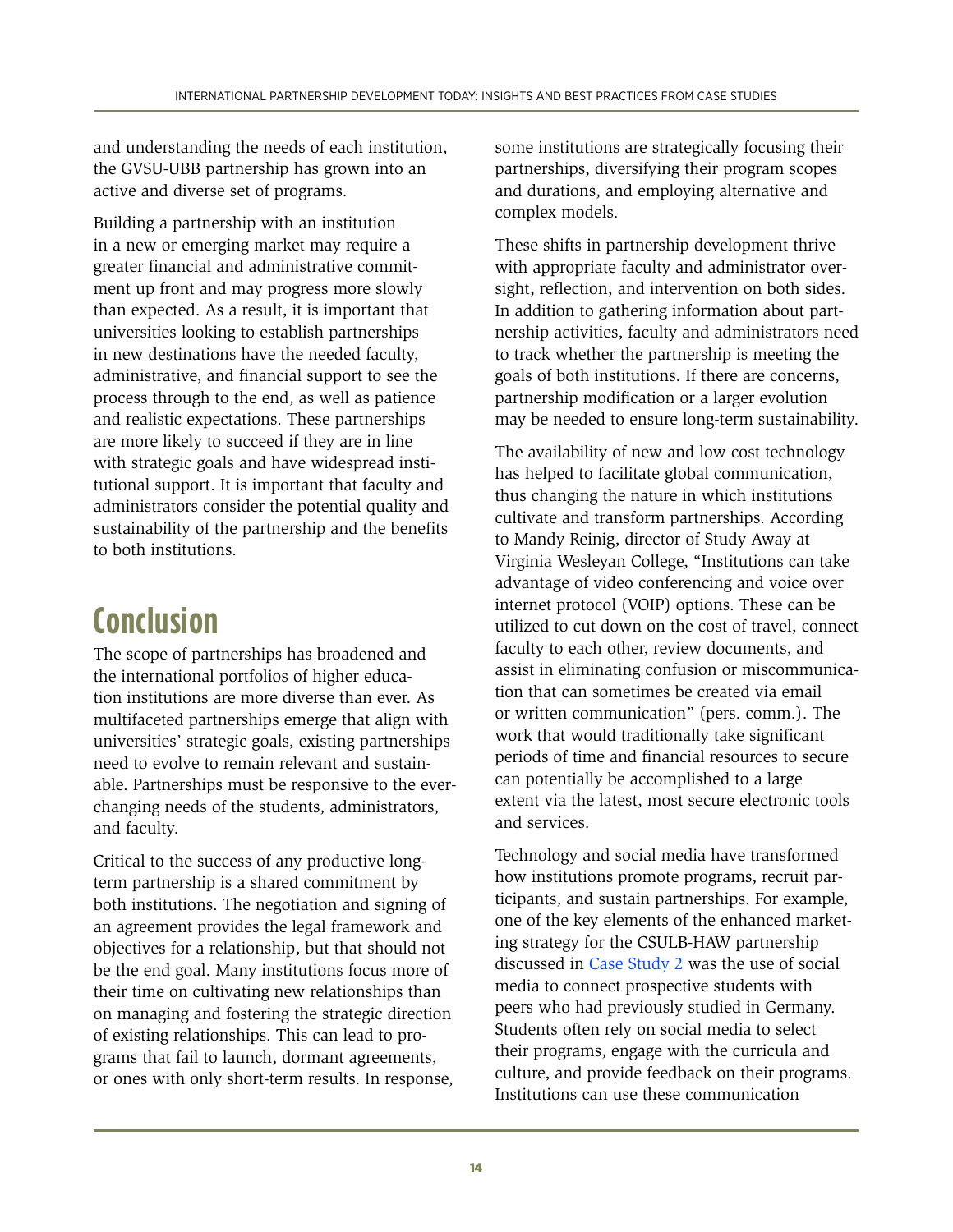<span id="page-14-0"></span>channels to take the pulse of a program more frequently and work with their partners to ensure that the program develops to meet institutional and students' needs.

Mobile technology has changed how people view communication and their expectations surrounding communication. Partnership agreements can be negotiated faster because the challenges of working across time zones are less problematic and a student crisis can be resolved from anywhere. However, administrators must be strategic in their approaches to their communication with both the students and partnering institutions. Clear and ongoing dialogue is needed to develop and support responsive partnerships.

Historically, the scope of partnership development has been influenced by external political, economic, and ideological factors. For many years, the trend toward globalization has increased political, economic, and social interconnectedness and has transformed the realm of higher education. When faced with everchanging world events, international educators will take on new challenges to partnership development and need to be strategic and deliberate in their thinking to ensure that diverse international partnerships continue to thrive.

# **References and Additional Resources**

Banks, Claire, Birgit Siebe-Herbig, and Karin Norton, eds. 2016. *Global Perspectives on Strategic International Partnerships: A Guide to Building Sustainable Academic Linkages*. Washington, DC: Institute of International Education.

Chen, Baiyun, Ryan Seilhamer, Luke Bennett, and Sue Bauer. 2015. "Students' Mobile Learning Practices in Higher Education: A Multi-Year Study." *EDUCAUSE Review*. June 22, 2015, [http://er.educause.edu/articles/2015/6/](http://er.educause.edu/articles/2015/6/students-mobile-learning-practices-in-higher-education-a-multiyear-study)

[students-mobile-learning-practices-in-higher](http://er.educause.edu/articles/2015/6/students-mobile-learning-practices-in-higher-education-a-multiyear-study)[education-a-multiyear-study.](http://er.educause.edu/articles/2015/6/students-mobile-learning-practices-in-higher-education-a-multiyear-study)

Gatewood, Jane, and Susan Buck Sutton. 2017. *Internationalization in Action: International Partnerships. Part One: Definitions and Dimensions*. Washington, DC: American Council on Education.

Helms, Robin Matross. 2014. *Mapping International Joint and Dual Degrees: U.S. Program Profiles and Perspectives*. Washington, DC: American Council on Education.

Helms, Robin Matross. 2015. *International Higher Education Partnerships: A Global Review of Standards and Practices*. Washington, DC: American Council on Education.

Institute of International Education (IIE). 2016. "Duration of U.S. Study Abroad, 2004/05- 2014/15." *Open Doors Report on International Educational Exchange*. [http://www.iie.org/](http://www.iie.org/opendoors) [opendoors.](http://www.iie.org/opendoors)

Kinser, Kevin, and Madeleine F. Green. 2009. *The Power of Partnerships: A Transatlantic Dialogue*. Washington, DC: American Council on Education.

Knight, Jane. 2011. "Doubts and Dilemmas With Double Degree Programs." *International Journal of Educational Technology in Higher Education* 8, 2:297–312.

Kuder, Mattias, Nina Lemmens, and Daniel Obst, eds. 2014. *Global Perspectives on International Joint and Double Degree Programs*. Washington, DC: Institute of International Education.

Pew Research Center. 2017. "Mobile Fact Sheet." Washington, DC: Pew Research Center. [http://www.pewinternet.org/fact-sheet/mobile.](http://www.pewinternet.org/fact-sheet/mobile)

Sandström, Anna-Malin, and Leasa Weimer. 2016. *The EAIE Barometer International Strategic Partnerships*. Amsterdam, The Netherlands: European Association for International Education (EAIE).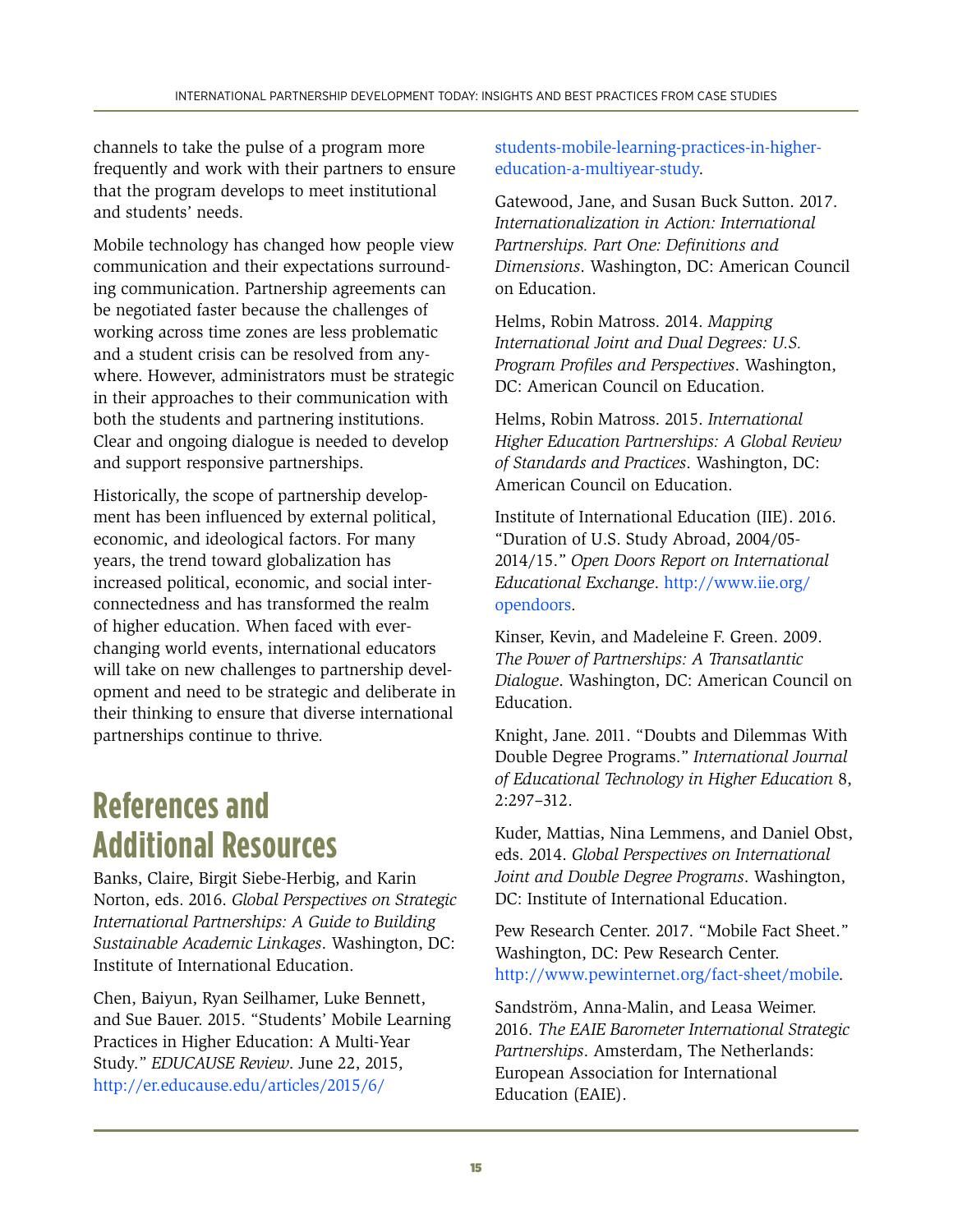<span id="page-15-0"></span>Smith, D. Frank. 2015. "Report: How Millennials Use Mobile Devices at College." *EdTech*. August 26, 2015, [http://www.edtechmagazine.com/](http://www.edtechmagazine.com/higher/article/2015/08/report-how-millennials-use-mobile-devices-college) [higher/article/2015/08/report-how-millennials](http://www.edtechmagazine.com/higher/article/2015/08/report-how-millennials-use-mobile-devices-college)[use-mobile-devices-college.](http://www.edtechmagazine.com/higher/article/2015/08/report-how-millennials-use-mobile-devices-college)

Sutton, Susan Buck. 2010. "Transforming Internationalization Through Partnerships." *International Educator* XIX, 1:60–63.

Sutton, Susan Buck, and Daniel Obst. 2011. *The Changing Landscape of International Partnerships*. Washington, DC: Institute of International Education.

TapShield. n.d. "Data Sheet: College Demographic Smartphone Ownership & Usage." Clearwater, FL: TapShield. [http://tapshield.com/](http://tapshield.com/data-sheet-college-demographic-smartphone-ownership-usage) [data-sheet-college-demographic-smartphone](http://tapshield.com/data-sheet-college-demographic-smartphone-ownership-usage)[ownership-usage.](http://tapshield.com/data-sheet-college-demographic-smartphone-ownership-usage)

Tillman, Martin J., ed. 2007. *Cooperating With a University in the United States: NAFSA's Guide to Interuniversity Linkages, Revised Edition*. Washington, DC: NAFSA: Association of International Educators.

Tobenkin, David. 2016. "Latin America Partnerships Cross Borders." *International Educator* XXV, 2:24–35.

Van de Water, Jack, Madeleine F. Green, and Kimberly Koch. 2008. *International Partnerships: Guidelines for Colleges and Universities*. Washington, DC: American Council on Education.

West, Charlotte. 2015. "Degrees Without Borders." *International Educator* XXIV, 4:21–32.

# **Appendix. Case Studies**

The nine case studies that follow illustrate some of the rationales, challenges, and best practices that these U.S. institutions have seen during their partnership development processes. The featured partnerships include:

- [Miami Dade College](#page-16-2) with Lorenzo de' Medici Institute
- [California State University-Long Beach](#page-18-2) with Hamburg University of the Applied Sciences
- [City University of Hong Kong](#page-20-2) with Columbia **[University](#page-20-3)**
- [College of Staten Island](#page-22-1) with Instituto Superior [Pedagogico Enrique Jose Varona](#page-22-2)
- [California State University-Fullerton](#page-24-2) with Universidade Federal Fluminense, Universidade Estadual Paulista, and Universidade São Paulo–Instituto de Ciências Matemáticas e de Computação
- The George Washington University School of [Business](#page-26-2) with [Copenhagen Business School](#page-26-3)
- [Mount Holyoke College](#page-28-2) with Monteverde [Institute](#page-28-3) and [Goucher College](#page-28-1)
- [Tennessee State University](#page-30-2) with Centro Colombo Americano and [EAFIT University](#page-30-3)
- [Grand Valley State University](#page-32-1) with Universidad del Bío Bío

All of the case studies highlight the importance of developing partnerships that speak strategically to institutional contexts and priorities. The case studies provide international education professionals with solid models to consider and insights that may apply to their own internationalization initiatives.

*The author would like to thank all of the case study contributors for sharing valuable insights from their institutions' experiences developing partnerships.*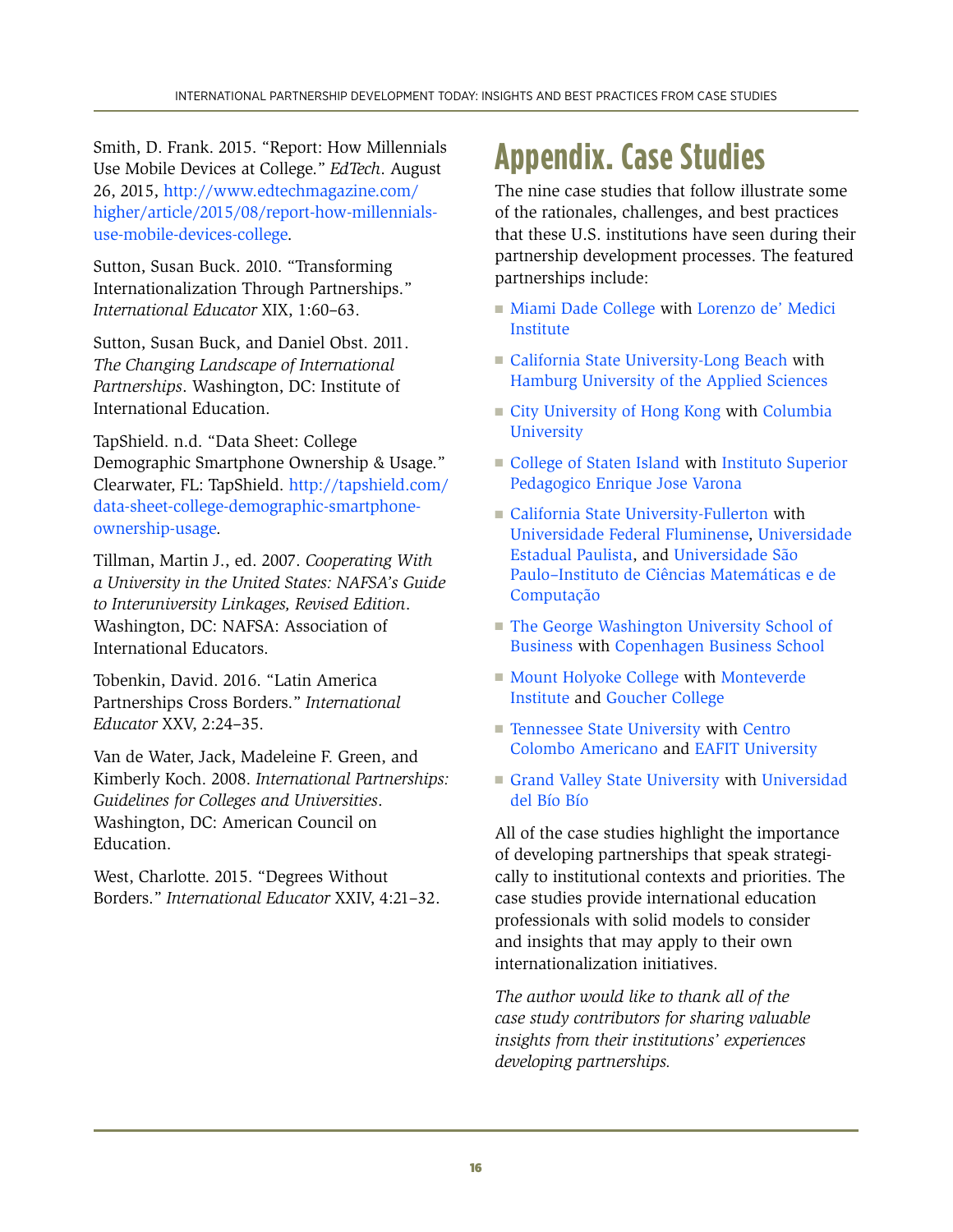### <span id="page-16-2"></span><span id="page-16-1"></span><span id="page-16-0"></span>Case Study 1 **Miami Dade College (MDC), Florida, USA Lorenzo de' Medyici Institute (LdM), Florence, Rome, and Tuscany, Italy**

—Tatiana Mackliff, Executive Director of International Education, MDC, and Carol Reyes, Director of Global Student Initiatives, MDC

#### **BACKGROUND**

Miami Dade College (MDC) offers programs in more than 100 cities in Asia, the Middle East, Latin America, and Europe via a wide range of consortium, direct exchange, and other partnerships. Despite MDC's geographic proximity and cultural affinity to the Latin American region, recent activity and survey results have demonstrated that MDC students have a particular interest in western Europe as a study abroad destination, which led to MDC's historic cooperation with Lorenzo de' Medici Institute (LdM).

#### **PARTNERSHIP EVOLUTION**

MDC joined the College Consortium for International Studies (CCIS) in 1979 to engage students in affordable international options within a renowned consortium. Since then, MDC's collaboration with LdM, one of CCIS's member institutions, has evolved into a direct partnership that provides a platform for summer, semester, and yearlong study abroad for MDC students; more than 33 MDC students have studied at LdM since 2007.

Leveraging the strong partnership that developed through the consortium, MDC proposed and successfully executed its first faculty-led study abroad program to LdM (outside of the CCIS relationship) in summer 2016. During the program, 14 MDC students and one MDC faculty member were hosted by LdM for a month-long human anatomy and physiology II course. The course consisted of in-classroom instruction as well as

laboratory work, which was complemented by customized visits to local hospitals and health care facilities. These visits gave students access to the local community and enabled MDC to build ties within the Italian medical community. The course will be repeated in summer 2017 and, due to the success of the program, MDC and LdM are now exploring avenues for faculty exchange and development.

#### **CHALLENGES**

Study abroad programs at state-supported postsecondary institutions such as MDC are limited primarily by financial constraints—those of the students, who are primarily low income, and the institutions themselves, which strive to serve economically disadvantaged students by keeping tuition low. Therefore, the cost of study abroad can present an issue for sustaining the programs.

Another challenge is managing the amount and level of communication needed to sustain a successful partnership, especially while navigating differences in time zones and when one institution is relatively understaffed. If the partnership includes a faculty-led component, professors must be willing to work beyond regular working hours to make the program a success because it will require constant coordination with the partner as well as regular support and advisement to students before and during the program.

Other challenges include understanding work cultures and communication styles and making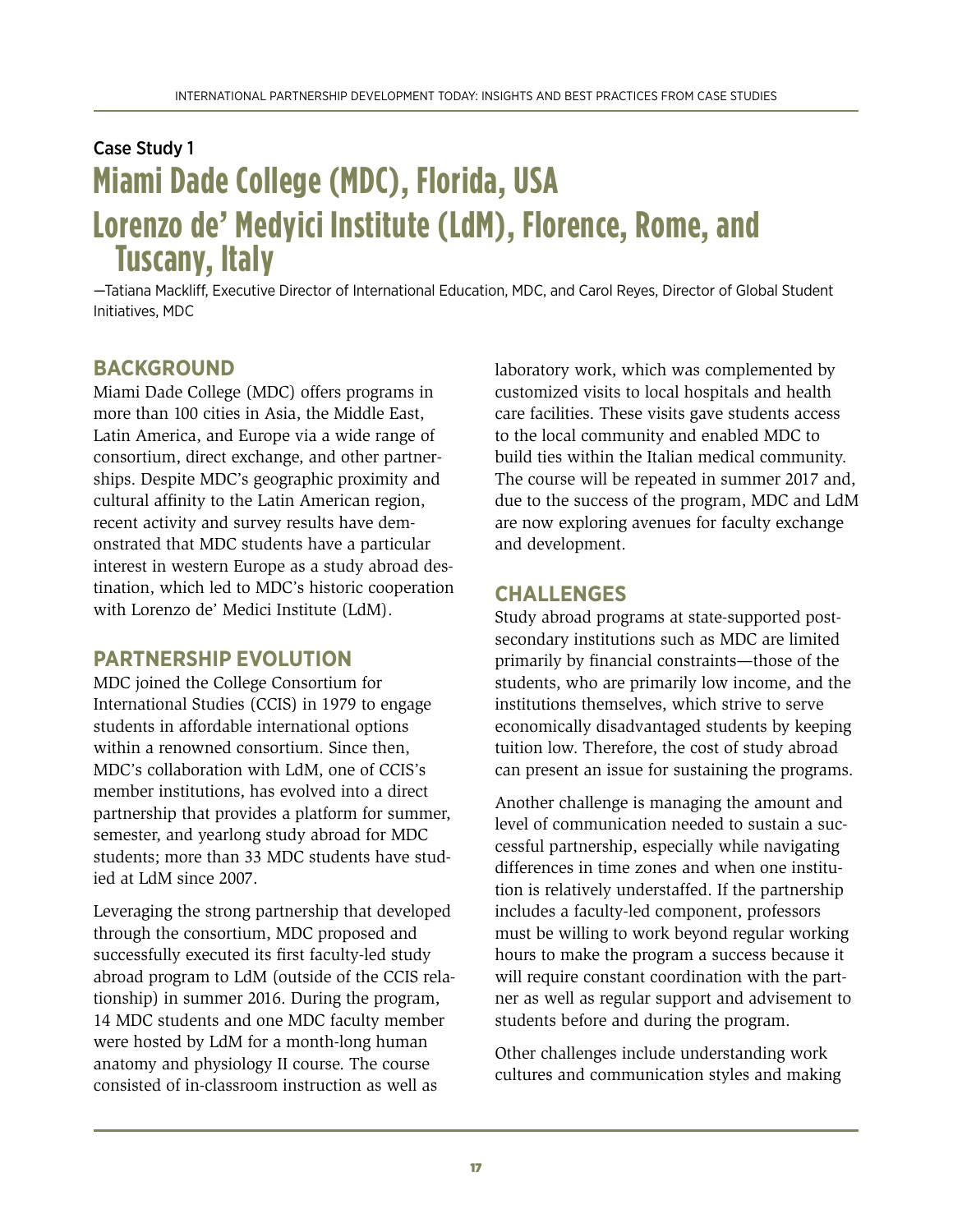an effort to bridge possible misunderstandings with constant communication. Lastly, failure to set realistic goals for how the partnership will work and what projects will be feasible can lead to a lack of trust between partners.

#### **STRATEGIES FOR SUCCESS**

It is important to know an institution's strengths and the students' needs to ensure that the partner's values, mission, areas of academic strength, and academic calendar align. Equally important is the need to clarify the goals of the partnership and the roles and responsibilities of each partner, respect social and academic cultures, provide support to faculty and students (especially if they have limited international experience), and measure outcomes and results via student surveys and constant feedback between partners. If possible, partners should plan to meet in person regularly or conduct Skype meetings in order to build a relationship of trust and commitment. In more practical terms, it is important for the

partners to support each other in recruitment and outreach efforts, provide funding and scholarships when available, and build programs based upon common values.

#### **LESSONS LEARNED**

MDC and LdM value experiential learning as a way of providing students with tangible skills that they can apply upon entering their professional fields, a means of embracing diversity of all kinds, and a channel for designing programs that encourage community engagement and create opportunities for meaningful interaction between students and the communities in which they study. The partnership has also enabled both institutions to meet their respective strategic priorities around student access and success, educational quality, and institutional agility. These common values and goals have guided the historic relationship and are at the center of the partnership.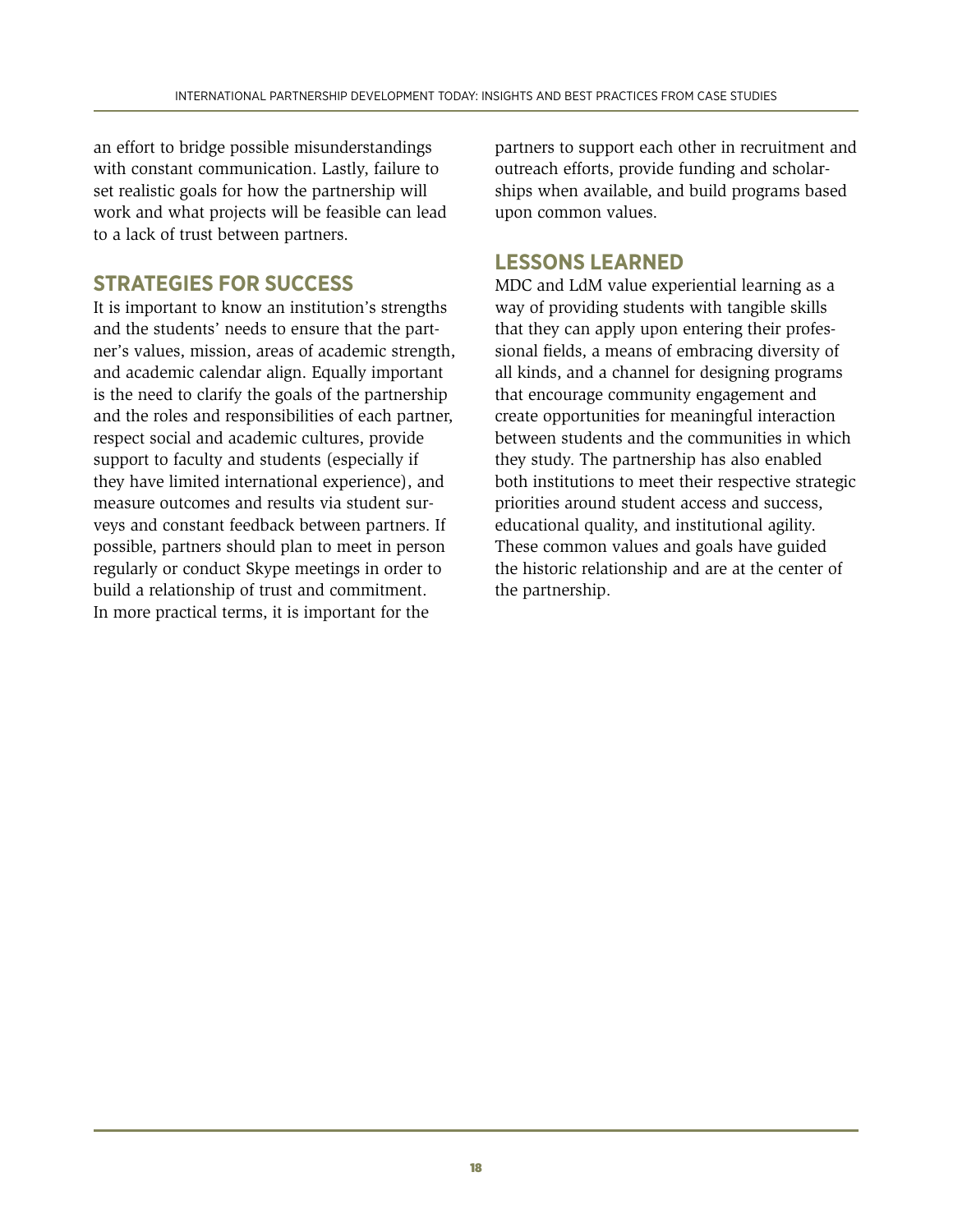### <span id="page-18-2"></span><span id="page-18-1"></span><span id="page-18-0"></span>Case Study 2 **California State University-Long Beach (CSULB), California, USA Hamburg University of the Applied Sciences (HAW), Hamburg, Germany**

—Terrence Graham, EdD, Associate Dean/Executive Director for International Education, CSULB; Sharon Olson, Director of Study Abroad, CSULB; and Ingrid Weatherall, Strategic Cooperation & International Marketing, HAW

#### **BACKGROUND**

The partnership between California State University-Long Beach (CSULB) and Hamburg University of the Applied Sciences (HAW) started on a small scale more than two decades ago with a joint international business workshop. A formal university partnership including a student exchange agreement was signed in 1998. It has since blossomed into a comprehensive partnership involving reciprocal semester exchange, short-term programs, joint workshops, and faculty collaboration.

The CSULB-HAW partnership illustrates how a small-scale faculty connection in one department can be transformed into a dynamic, institutionwide strategic collaboration that encompasses students and faculty from a range of disciplines. This case study focuses on the factors that contributed to the success of the partnership, including collaboration between the international offices, marketing efforts, the leveraging of internal and external funding mechanisms, and the dedication of discipline-specific faculty champions.

#### **PARTNERSHIP EVOLUTION**

CSULB and HAW began collaborating on a small scale in 1993 through faculty connections forged between the business schools. Faculty members developed a biannual international business workshop. Students from both universities attended lectures, visited companies, and

collaborated on joint projects in Long Beach and Hamburg.

#### **CHALLENGES**

The international business workshop was successful; however, the partnership did not grow into a robust institutional partnership. Few students or faculty beyond the business schools knew of the relationship and study abroad participation was low.

#### **STRATEGIES FOR SUCCESS**

#### Student Exchange

In 2008, HAW initiated an expansion of the partnership to a strategic level through its "HAW goes USA" strategy. The international offices at CSULB and HAW focused their efforts on identifying areas of collaboration beyond the business schools, and a new institution-wide agreement was signed. The initial focus was to revitalize the traditional reciprocal student exchange. Increasing CSULB exchange participation was achieved by:

- 1. Increasing the number of English-taught courses at HAW. Each department now offers an English program, so CSULB students can choose classes in a variety of disciplines. Knowledge of German is no longer a barrier.
- 2. Intensifying marketing efforts featuring Hamburg as a study abroad destination and employing returning students as ambassadors. Social media, particularly a popular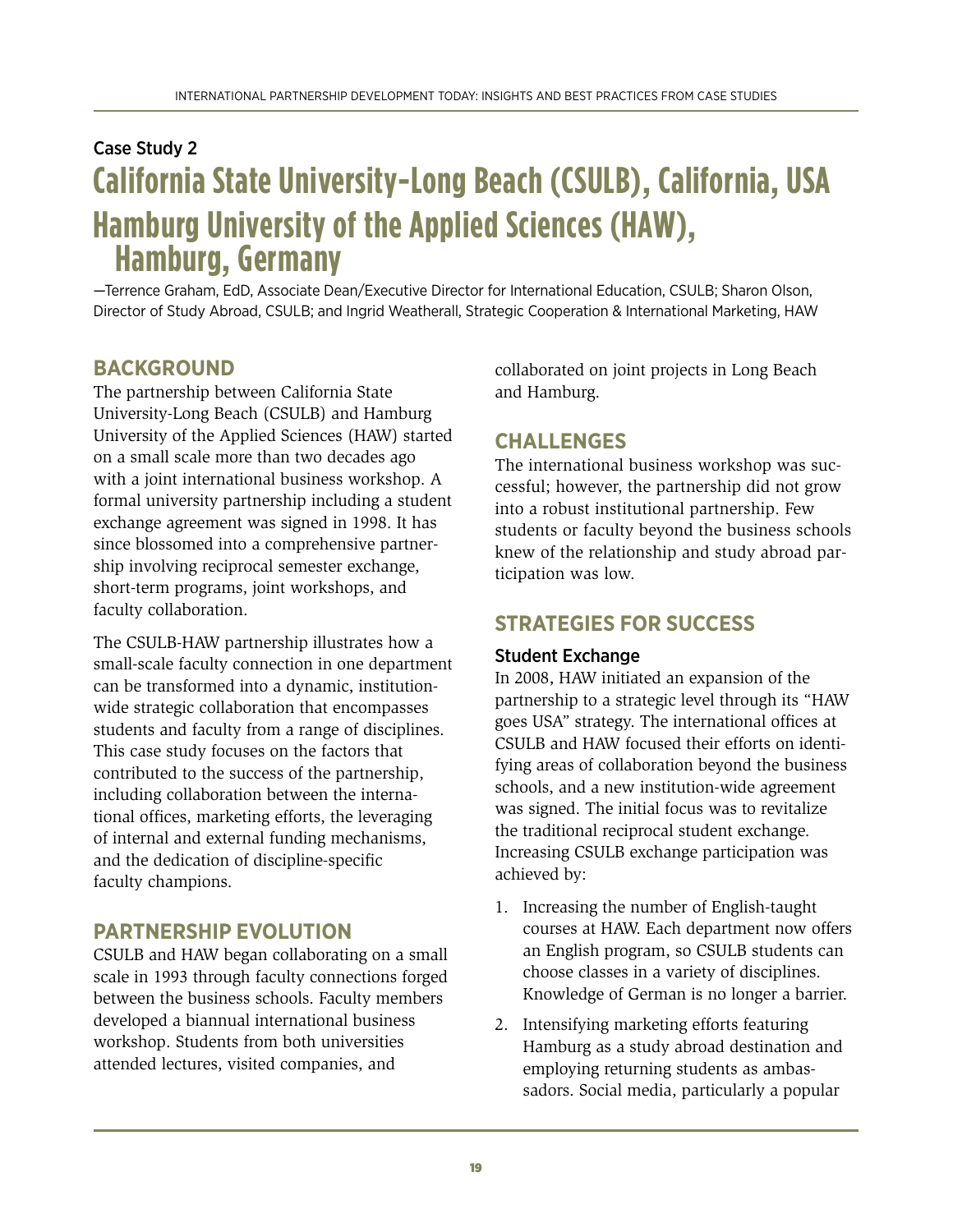Facebook page, connected prospective students with their peers who had been to Germany.

3. Initiating "HAW goes USA" travel stipends for CSULB students enrolling for a semester in Hamburg. These stipends lowered the cost barrier, which was especially acute during the U.S. recession, by covering housing costs to make a semester in Germany affordable to a wider student demographic.

As a result of increased outbound exchange, CSULB was able to accept more HAW students. The number of exchange students increased from two in 2008 to 32 in 2016/2017, with a total of 174 students exchanged over nine years and reciprocal balance.

#### Faculty Exchange and Short-Term Programs

With a successful foundation in student exchange, CSULB and HAW decided to take their cooperation to the next level in 2012. The international offices recognized that the key to deepening the partnership was to involve faculty from different disciplines and connect them with their counterparts. Faculty-led short-term initiatives, which provide more accessible opportunities for CSULB students to go abroad, have become a centerpiece of CSULB's strategy. In Hamburg, the "HAW goes USA 2020" strategy has resulted in a commitment of resources for travel stipends, marketing, and partner visits.

At CSULB, resources have been dedicated to developing more faculty-led programs. In addition to the continuation of international business workshops, teams of CSULB and HAW faculty have developed programs in film, design, and health care administration.

#### **LESSONS LEARNED**

An essential component of CSULB's study abroad strategy is the goal of deepening connections with a handful of strategic partners. Due to the level of semester and short-term exchange activity taking place, the international offices of both CSULB and HAW have engaged the faculty members, department chairs, and deans from several disciplines to find curricular linkages that will facilitate greater student participation and faculty collaboration. By making small and timely investments in faculty visits—and involving faculty who bring energy and enthusiasm to the projects—CSULB and HAW have built enduring ties among colleagues that will lead to additional collaboration in joint workshops, as well as research and creative projects. The CSULB-HAW partnership has made both institutions stronger and more globally engaged. Students from multiple disciplines have and will continue to benefit from the strengthened relationship. Faculty are energized by the opportunities this relationship has created, and senior leadership remains committed to providing the resources required to nurture and grow this strategic partnership.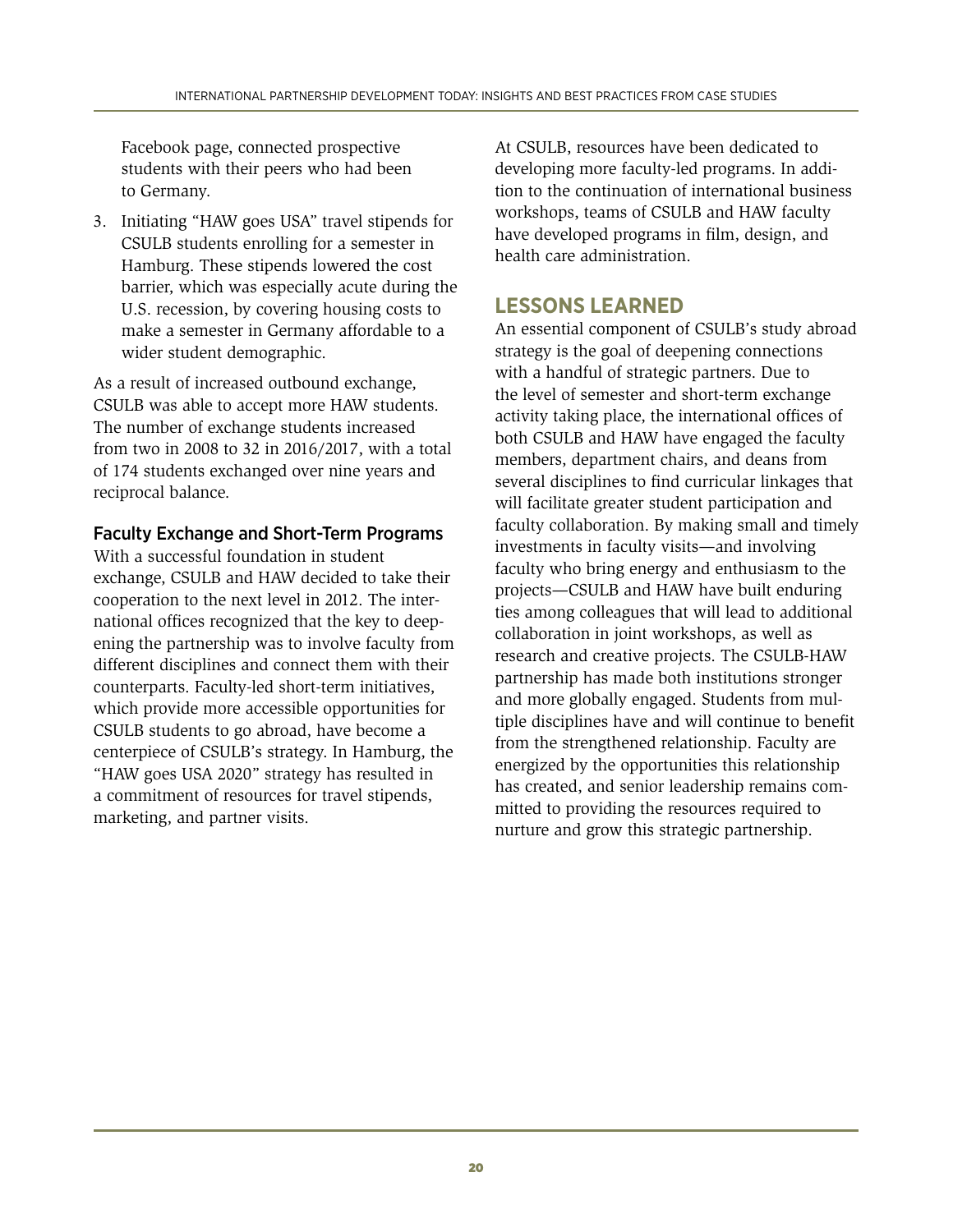### <span id="page-20-2"></span><span id="page-20-1"></span><span id="page-20-0"></span>Case Study 3 **City University of Hong Kong (CityU), Hong Kong SAR Columbia University, New York, USA**

<span id="page-20-3"></span>—David Cheng, EdD, Associate Vice President for Global Services, CityU

#### **BACKGROUND**

City University of Hong Kong (CityU) and Columbia University share the vision of providing students with an international undergraduate educational experience. At CityU, there is a spectrum of opportunities for students to study overseas, from week-long tours to in-depth learning experiences that include joint bachelor's degree programs. Currently, CityU runs successful joint bachelor's degree programs with Columbia University in the United States, National Taiwan University in Taiwan, and Leuphana University in Germany.

Through the Joint Bachelor's Degree Program between CityU and Columbia, students have the opportunity to study in two distinct learning environments, with attention given to the roles that social and cultural traditions play in students' intellectual development. During the first phase of the program (years one and two), students take courses in one of seven approved majors at CityU. Once admitted to the Joint Bachelor's Degree Program, they will go to Columbia to finish their core and major requirements for both degrees in their third and fourth years. Students complete the undergraduate curricula of both CityU and Columbia and earn two bachelor's degrees—one from each university.

#### **PARTNERSHIP EVOLUTION**

The design and implementation of such a complex program did not come easily. Faculties from both schools first identified academic programs that are offered at both institutions, and then they worked together to match each major,

course-by-course, so that credits taken at one university can be recognized by faculty at the other university.

The pilot CityU-Columbia Joint Bachelor's Degree Program started in the field of mathematics in 2012, and other majors were added once both universities' faculties had completed the course mapping. In 2015, a formal agreement was signed between the two institutions. To date, students who are enrolled in one of the following seven approved majors at CityU can apply for the Joint Bachelor's Degree Program: applied biology, applied physics, applied sociology, business economics, computer science, computing mathematics, and psychology.

#### **STRATEGIES FOR SUCCESS**

One of the biggest challenges that CityU faced was to make the program financially accessible to most, if not all, of their qualified students; after all, the tuition fees at Columbia are considerably higher than those at CityU. While Columbia offers financial aid to students admitted to the program, CityU is also actively raising funds to provide scholarships to program participants. Given the high selectivity of the program, the goal is to make it less of an obstacle for lowincome students to apply.

In order for the Joint Bachelor's Degree Program to maintain its smooth operation and healthy development, the key lies in keeping the communication channels open between the two partner institutions. Every student is unique in his or her academic, financial, and social background; thus, constant care is needed from members of both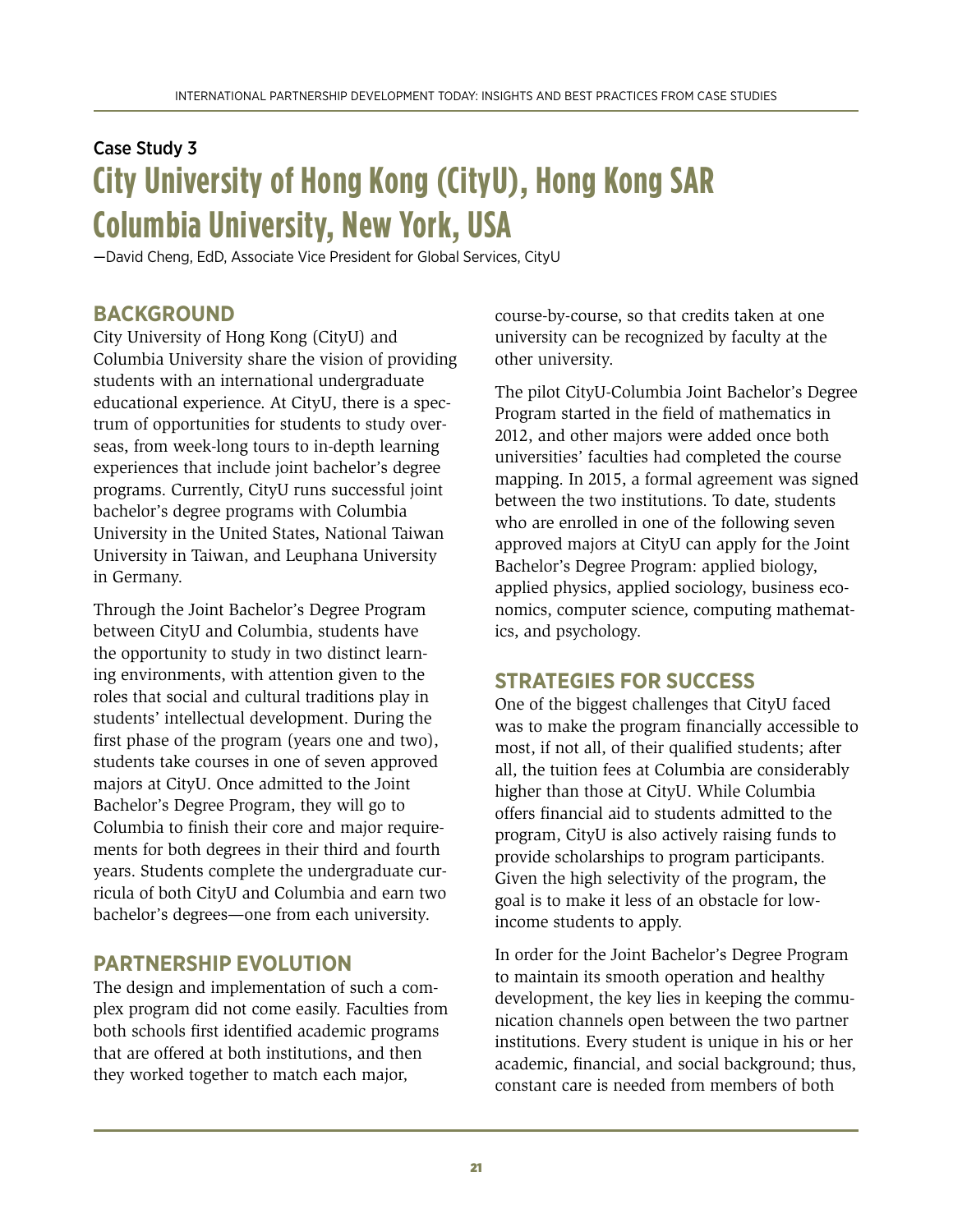universities to ensure each student's success in the program.

Both CityU and Columbia have invested heavily in the administration of the program, from development of the program website and joint promotional events to the selection and interviews of the candidates to the academic advising and counseling of program participants from both schools.

#### **LESSONS LEARNED**

The beauty of the Joint Bachelor's Degree Program is that it integrates CityU's emphasis on professional education with Columbia's tradition of liberal arts education. While CityU's discovery-enriched curriculum motivates and nurtures students to think creatively and make original discoveries, Columbia's core curriculum engages students to contemplate the most difficult questions about human experience. Along with rigorous training in their chosen academic fields, students gain both the knowledge and competence needed to succeed in the globalized world and workplace upon graduation.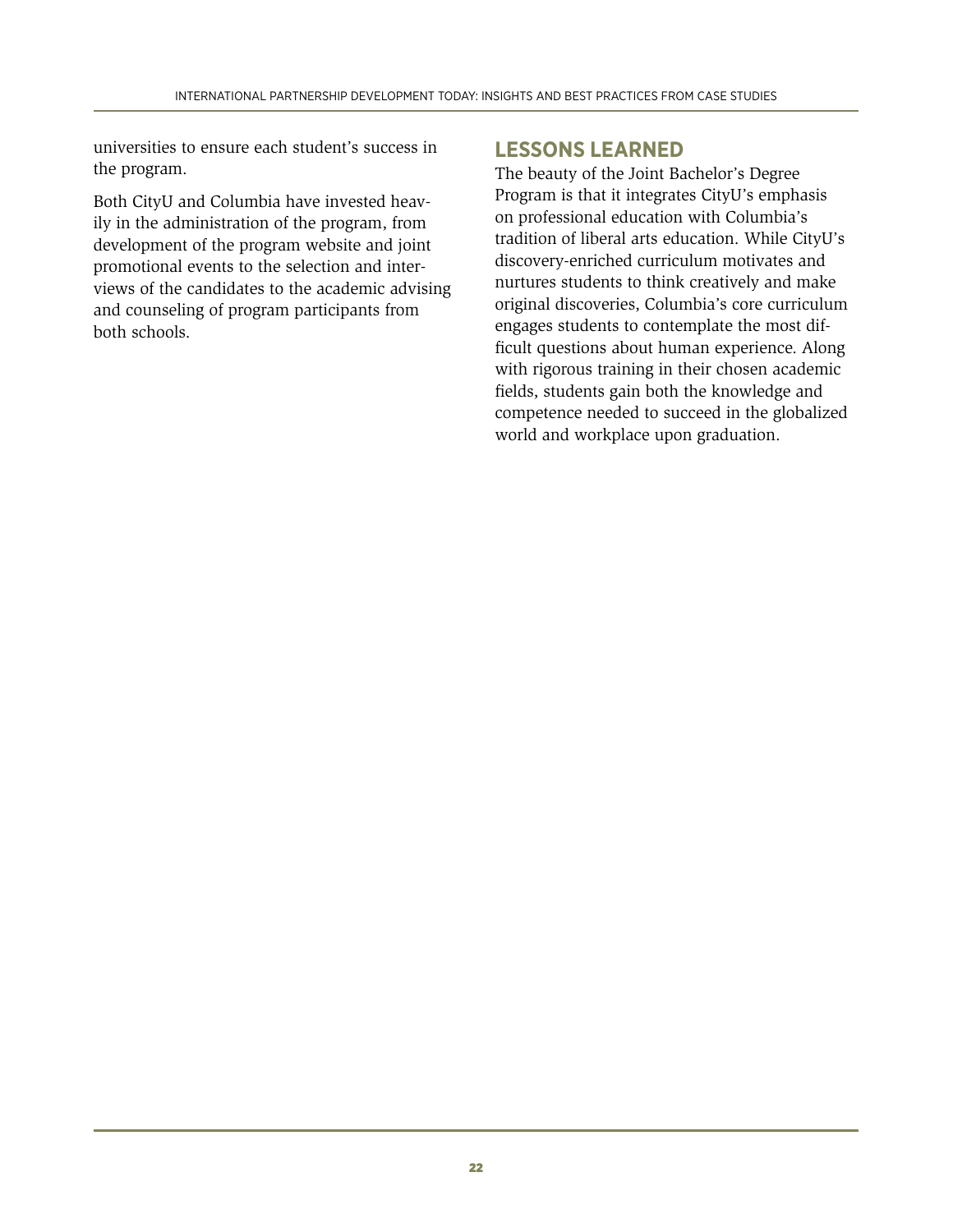### <span id="page-22-1"></span><span id="page-22-0"></span>Case Study 4 **College of Staten Island (CSI), City University of New York, New York, USA Instituto Superior Pedagogico Enrique Jose Varona (UCPEJV), Havana, Cuba**

<span id="page-22-2"></span>—Stephen Ferst, EdD, Executive Director, Center for Global Engagement, CSI

#### **BACKGROUND**

The College of Staten Island (CSI) has a history of unique and varied education abroad programs. However, CSI identified gaps in its portfolio, namely, gaps for students from the School of Education as well as programming in Latin America. With strong faculty connections to Latin America, CSI set out to explore programming options in Cuba. CSI aims to establish a program that is unique, authentic, and integrated into Cuban life.

#### **PARTNERSHIP EVOLUTION**

In early 2016, a CSI faculty member went on a fact-finding trip to Cuba, making several contacts and exploring the Cuban educational system. Meanwhile, CSI's senior international officer attended the Universidad 2016, 10th Congresso Internacional de Educatión Superior and further explored a partnership with the Instituto Superior Pedagogico Enrique Jose Varona (UCPEJV) in Havana, Cuba. These early discussions focused on the mutual desire to create programming for U.S. and Cuban students that expands the common knowledge of teaching pedagogies and practices in each country. Subsequent visits from both partners solidified the relationship.

A proposal emerged to create a program focusing on the study of the history and pedagogy of Cuban education, with observation in a K–12 Cuban classroom setting.

The goal of the program is for students to become familiar and interact with the Cuban educational system by:

- Learning about the history of Cuban education and the National Literacy Campaign;
- Participating in classroom observations and extracurricular activities; and
- Understanding the art of teaching in Cuba.

Emphasis will be placed on:

- Cuban teaching pedagogy;
- Pairing U.S. and Cuban teacher-education students; and
- The sharing of students' home country cultures.

The program is divided into three segments:

- Familiarization with the host country and educational system;
- Integration into university life and school practice; and
- Practical experience in Cuban K–12 schools.

#### **CHALLENGES**

While early signs point to a successful program, there have been numerous obstacles in the planning and initial launch that are unique to the Cuban landscape and the nature of working with an under-resourced institution. During the program planning stages, oversight of UCPEJV transferred from the Ministry of Education to the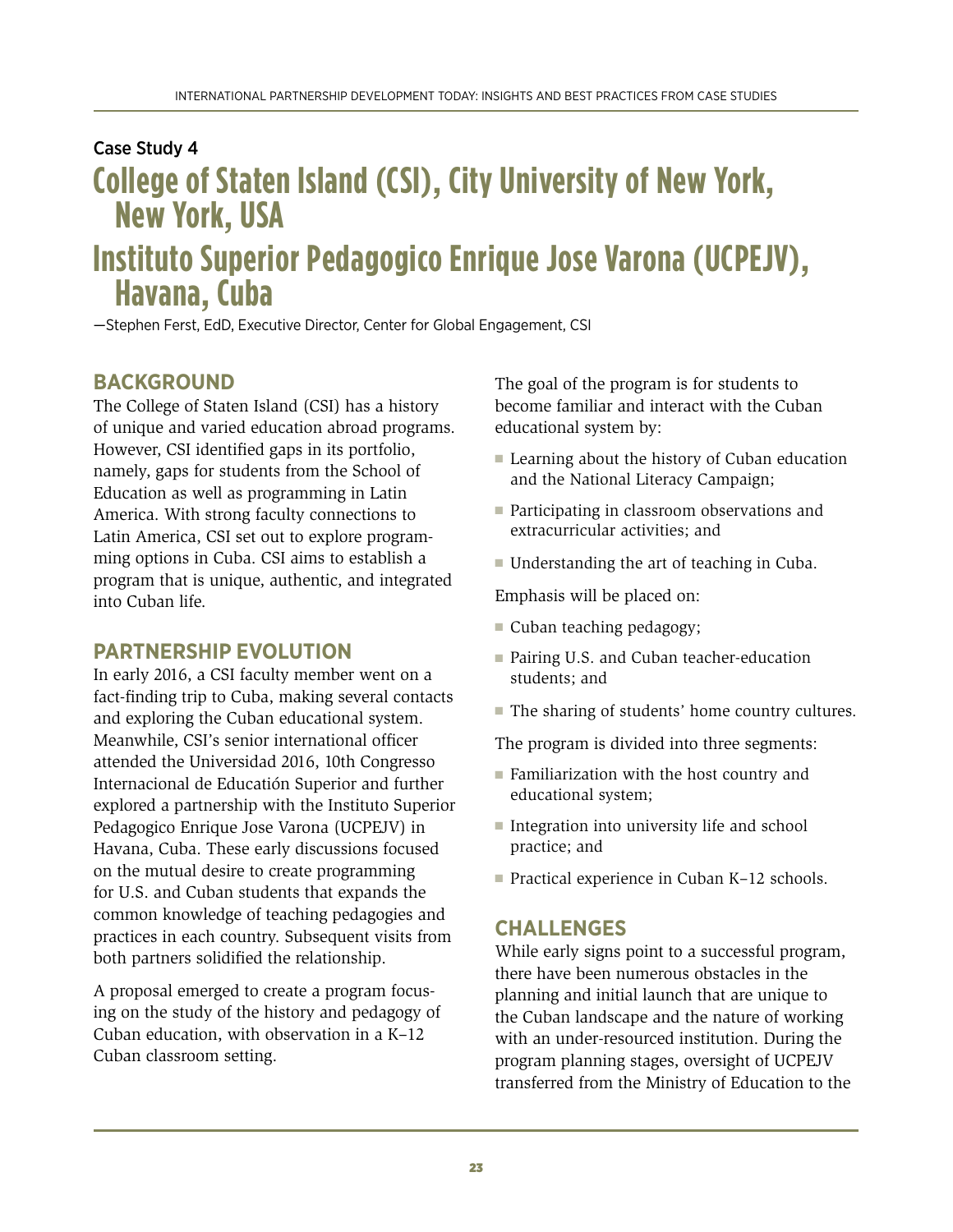Ministry of Higher Education and political pathways had to be re-established. UCPEVJ is finding that navigating institutional rules and processes, along with governmental regulations and political realities, is creating some initial frustration. The structure of this program, with U.S. students observing classrooms in a Cuban K–12 school, is a hurdle that must be overcome because these permissions have not been previously granted to any U.S. institution. CSI is facing its own challenges in finding the financial resources to properly administer the program. The realities of working in Cuba can include unexpected costs and delays. Managing the expectations of each partner requires patience and persistence.

#### **STRATEGIES FOR SUCCESS**

The keys to a successful program lie in the commitment of individuals from each partnering institution and a sustained and persistent effort to innovate and overcome political, administrative, and economic barriers. First, the political relationship between the United States and Cuba is still tenuous and both governments are treading carefully. Operating in this environment, where attitudes may frequently change, adds a layer of uncertainty to the program development process that must be carefully approached and given time to develop. Second, early and strong support of the upper administration at both institutions has been critical in navigating existing hurdles on

each campus. Without the rector and the provost agreeing that this program is worth investing time and resources into, ongoing negotiations would be difficult. The fiscal and logistical support of each institution also allowed for applying for and securing a 100,000 Strong in the Americas grant under the Marlene M. Johnson Innovation Challenge for U.S.-Cuba, Caribbean, and Central American Academic Mobility. This grant, coupled CSI's commitment to fund several visits to Cuba, identify scholarship support for students, and dedicate time to this project, is essential to the successful launch of this program.

#### **LESSONS LEARNED**

As the program develops, the financial resources and time commitment necessary for success are well beyond the typical start-up costs for programs in more traditional locations. CSI and UCPEJV will only succeed if they are able to continue to contribute the extra support of faculty, staff, and resources at the institutional level. Given the collective lack of experience running programming in Cuba, and the standards required in the United States, CSI and UCPEJV have come to realize the need for more local support. CSI intends to enlist a local organization, one that is experienced in programming for U.S. students in Cuba, to provide on-the-ground support. The organization will be Cuba-based to maintain the authenticity of the experience.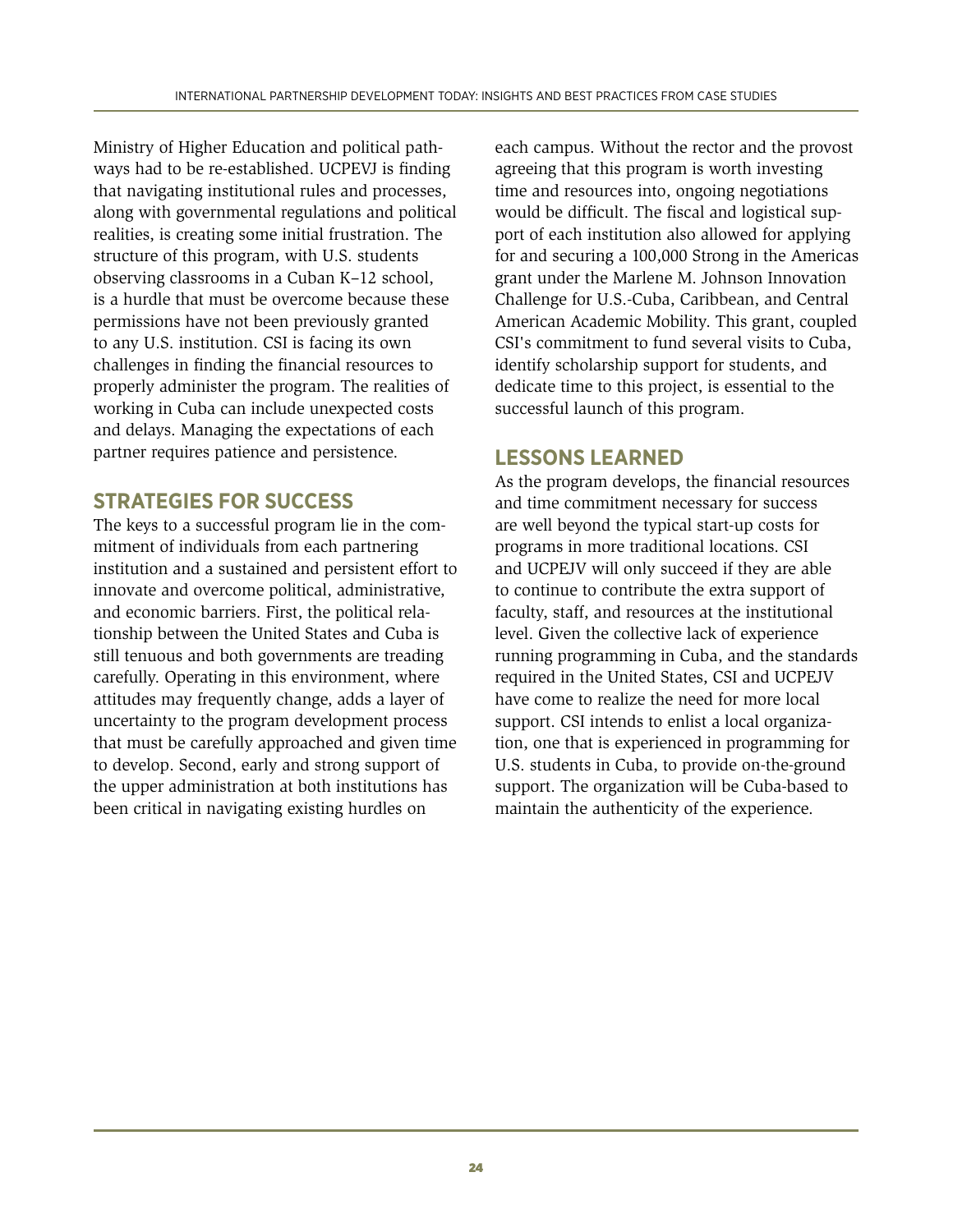### <span id="page-24-2"></span><span id="page-24-1"></span><span id="page-24-0"></span>Case Study 5 **California State University-Fullerton (CSUF), California, USA Universidade Federal Fluminense (UFF), Niterói, Brazil Universidade Estadual Paulista (UNESP), São Paulo, Brazil Universidade São Paulo–Instituto de Ciências Matemáticas e de Computação (USP-ICMC), São Carlos, Brazil**

—Kari Knutson Miller, PhD, Associate Vice President, International Programs & Global Engagement, Senior International Officer, CSUF

#### **BACKGROUND**

California State University-Fullerton (CSUF) can be described as a "comprehensive, regional university with a global outlook." The current strategic plan emphasizes promoting a "curricular and co-curricular environment that prepares students for participation in a global society," as well as programs and experiences that "advance students' recognition of roles they play in an interdependent global community." Additionally, the strategic plan calls for an increase in the percentage of students who participate in highimpact practices, including study abroad.

CSUF is designated as a Hispanic-serving institution (HSI) and is recognized for its diverse student body. Institutional commitments emphasize participation of first-generation and culturally diverse students in study abroad, as well as a systematic and coordinated outreach and engagement with institutions of higher education in Latin America, given the university's HSI designation. The Brazil Scientific Mobility Program (BSMP) provided the opportunity for CSUF to enroll Brazilian undergraduate students in academic programs and courses on its campus. Related experiences enriched the curricular lens for all enrolled students and contributed to "internationalization at home."

Actions associated with the institutional commitment to increasing study abroad mobility included: launching the International Programs & Global Engagement (IPGE) unit to enhance support for university initiatives, implementing and extending President's Strategic Fund awards aligned with study abroad course development and student scholarships, registering as a Generation Study Abroad Commitment partner in spring 2015, and submitting a 100,000 Strong in the Americas grant proposal in fall 2015. The grant proposal addressed barriers frequently cited to study abroad participation, including language, degree requirements, and cost. Additional challenges specifically associated with CSUF engineering and computer science student study abroad participation included: time to degree expectations, accreditation and degree program requirements, and access to study abroad options that took these considerations into account.

#### **PARTNERSHIP EVOLUTION**

Throughout 2015, IPGE and other academic program partners engaged in multiple capacitybuilding activities to enhance institutional collaborations. In light of anticipated BSMP changes, CSUF was committed to cultivating meaningful institutional relationships to continue strategic mobility efforts.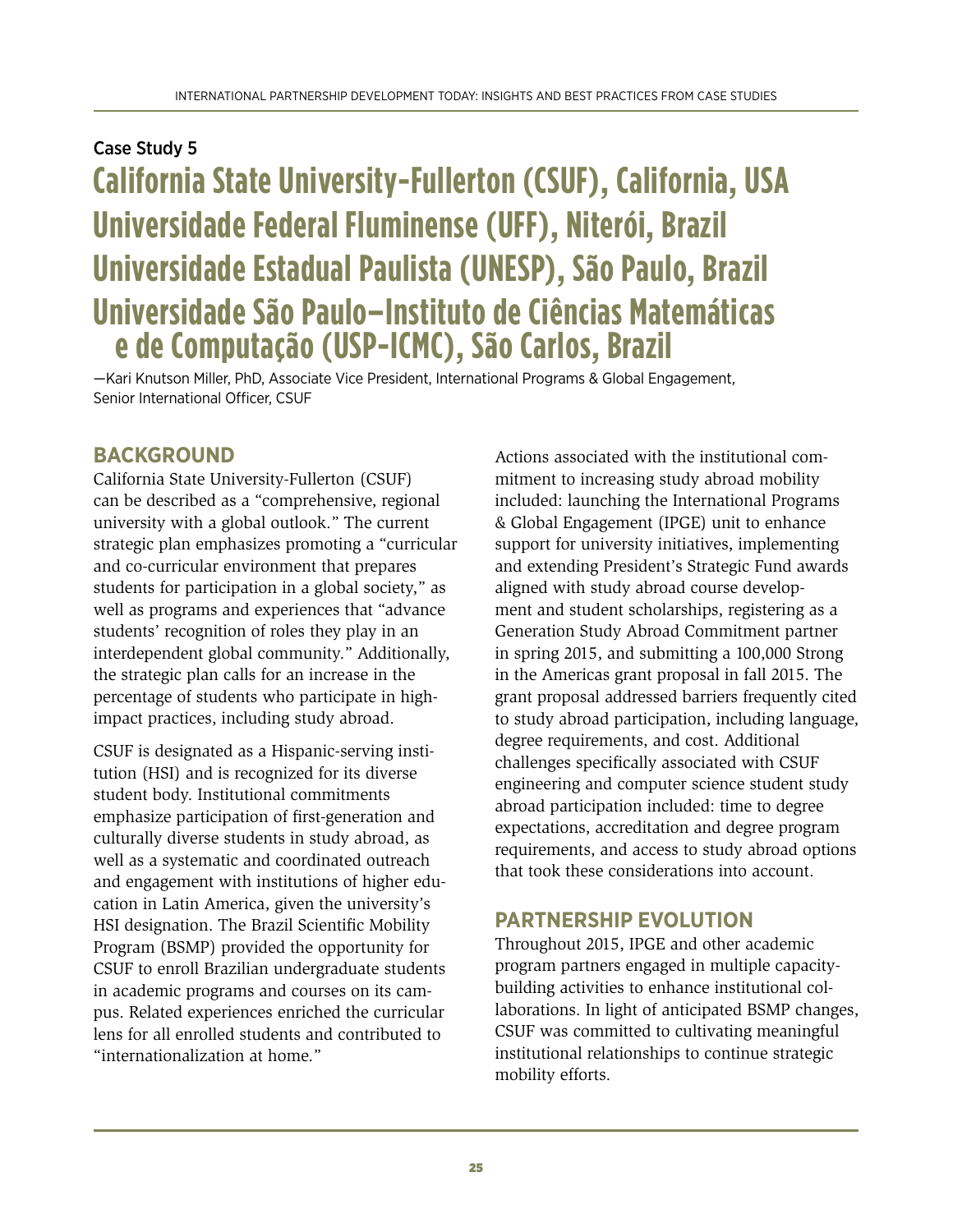Initial action included participating in the annual FAUBAI conference in Cuiaba, Brazil. This conference provided opportunities to discuss intersecting partnership interests and, through ongoing dialogue, resulted in an exchange agreement with Universidade Federal Fluminense (UFF). The FAUBAI conference also reintroduced CSUF to Universidade Estadual Paulista (UNESP). Subsequent actions included participating in the 100,000 Strong in the Americas: Capacity Building Workshop II, attending the NAFSA Latin America Forum, attending a U.S.-Brazil partnerships meeting at the Boston-based consulate, participating in meetings at the U.S. consulate in São Paulo, outreaching to Brazil-based EducationUSA advisers, and holding meetings with developing Brazilian partners at subsequent international conferences.

In fall 2015, CSUF was awarded a 100,000 Strong grant with UNESP to support an experiential STEM-focused mobility program. Summer and fall 2016 project components included a Fullerton-based Summer International Research Institute (SIRI) and Sorocaba/São Paulo-based International Symposium for Engineering Research (ISER) workshop. Collaboration activities were thoughtfully connected to intersecting institutional interests and engaged students, faculty, and academic leaders. Reciprocity was contextually considered and mobility activities encompassed primarily short-term researchfocused activities rather than semester exchange.

#### **CHALLENGES**

The challenges associated with the implementation and extension of partnership activities included new administrative appointments, governmental transitions, economic fluctuations, and more. Successful project implementation required ongoing communication between all involved. Development of a memorandum of understanding with UNESP to formalize institutional collaboration interests required deep

commitment from all involved, given that each complex university system has its own templates, structures, and processes. Creative outreach and additional fundraising were also required to support outbound mobility.

#### **STRATEGIES FOR SUCCESS AND LESSONS LEARNED**

Sustainability of CSUF-UNESP partnership activities will require ongoing persistence and commitment. A key takeaway was the importance of recognizing the role that alternative study abroad models and "creative reciprocity" play in successful collaborations and mobility. Over a three-year period, CSUF study abroad participation increased by 97 percent. This increase was primarily associated with student participation in short-term programs with diverse teaching and research foci.

Future mobility programs partnering with UFF may entail program models that deviate from the original exchanges that were initially conceived. Additionally, an unanticipated positive outcome associated with grant-related outreach and faculty connections was the development of a relationship with Universidade São Paulo-Instituto de Ciências Matemáticas e de Computação (USP-ICMC). CSUF's presence in the region provided the opportunity for outreach extension and discussion and subsequently resulted in bidirectional mobility of both faculty and students. Again, mobility was characterized by short-term research and project emphases. The creative thinking and problem-solving tactics that resulted in the successful collaborations with UNESP and USP-ICMC have since been extended to other international contexts, most specifically, collaborations with Mexican institutions of higher education. It is in the context of the Mexico programs that CSUF has the greatest potential for scale.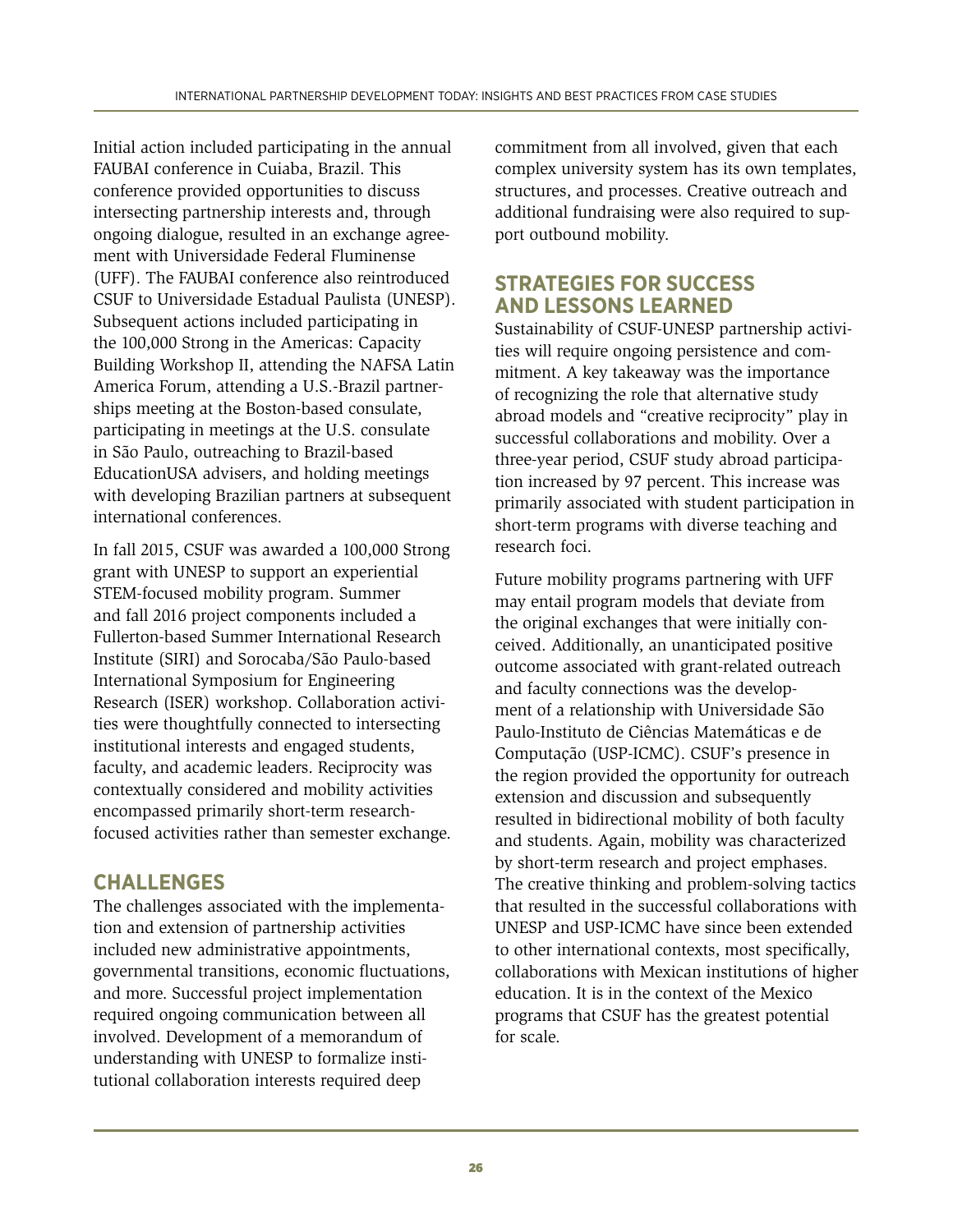### <span id="page-26-2"></span><span id="page-26-1"></span><span id="page-26-0"></span>Case Study 6 **The George Washington University School of Business (GW), Washington, DC, USA**

### <span id="page-26-3"></span>**Copenhagen Business School (CBS), Copenhagen, Denmark**

—Bryan Andriano, EdD, Executive Director, Global & Experiential Education, School of Business, GW

#### **BACKGROUND**

Traditional academic partnerships for student mobility between higher education institutions generally follow a standard format: students exchange places and are granted access to the standing services and educational opportunities at the participating institutions. These bilateral exchange collaborations are generally low-cost, resource-efficient opportunities for students to seek embedded learning opportunities. They may serve as a foundation to support other collaborations in research, instruction, or community outreach.

These partnerships, while simple in design, can present many challenges, including overcoming misalignment of academic calendars, matching the curriculum needs of visiting students with standing offerings, and ensuring that support services are appropriate for participants. In addition, bilateral exchanges fundamentally require reciprocity for success. Without consistent demand on both sides of a partnership, a successful collaboration cannot be sustained.

Institutions experiencing an out-of-balance partnership may try to find ways to encourage engagement in the standing program through scholarships, new academic programs, or increased branding and promotion. However, all of these activities would require substantial investments from the hosting institutions.

#### **PARTNERSHIP EVOLUTION**

This case study profiles an alternative model for overcoming exchange imbalances. The model involves a traditional inbound semester exchange to The George Washington University (GW) School of Business, as well as a collaborative short-term program at Copenhagen Business School (CBS) with two other U.S. business schools: The University of North Carolina at Chapel Hill (UNC) and Duke University (Duke).

All four institutions partner on a theme (sustainability and social responsibility) that is central to their missions and facilitates relationshipbuilding among students, creating networks that can inform students' professional and personal interests in the United States. The model is nonfinancial and relies on a dynamic exchange balance for students, making it is highly transferable to any institution, but particularly those that may be resource constrained.

After a long-standing and successful bilateral student exchange relationship, GW and CBS experienced an unsustainable exchange imbalance. Seeking a solution, but facing constraints that prohibited the development of the resourceintensive activities mentioned above, GW and CBS instead focused on program design to encourage increased mobility.

The institutions reframed the traditional model of semester-based exchange by developing dynamic exchanges that allowed GW to send students for semester study or a one-week program hosted by CBS that was focused on sustainability and social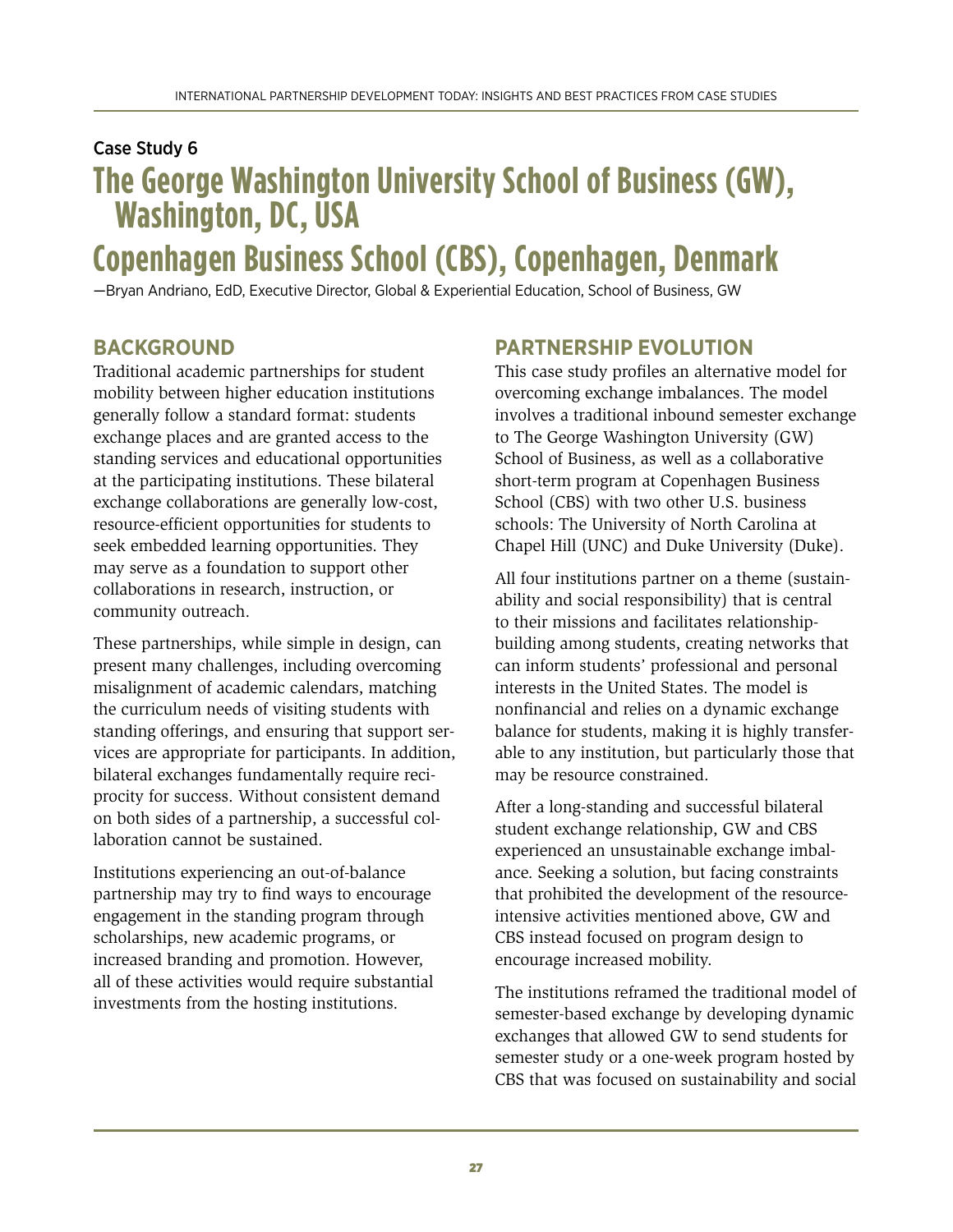responsibility, a theme that is central to the mission of both schools and highly desirable to their student bodies. Students received instruction from CBS faculty and participated in topic-related case studies and site visits to industry and nonprofit organizations in Copenhagen.

#### **STRATEGIES FOR SUCCESS**

The model was successful because it fit within a traditional organizational design and was true to the spirit of bilateral exchange in that no funds changed hands between the institutions. Students paid the host institution directly for any in-country arrangements organized on behalf of the student by the partner.

The exchange is managed through a one-to-one ratio for traditional semester exchange and a separate ratio established based on credit hour equivalencies for those students participating in the short course. This dynamic exchange ratio has made the design transferable to other institutional partnerships, particularly those that are similarly constrained by resources, are in regions that lack sufficient opportunities for short-term study, and where there are partnerships with institutions abroad with a high volume of outbound exchange.

As an organizational priority, GW continued to host CBS exchange students so that they could connect with GW students, be cultural ambassadors for their institutions, and, ideally, encourage GW students to consider participation in the short- or semester-duration exchanges.

#### **CHALLENGES**

Short course study during the academic year requires that academic calendars are aligned across institutions. This became more complicated when the other institutions, Duke and UNC, were included in the short study design. Having multiple institutions collaborate on a single program is inherently more complicated than a bilateral design, but it has allowed for some flexibility in years where demand has fluctuated among the U.S. institutions; should one institution not meet its quota, it may offer available spaces to other institutions.

#### **LESSONS LEARNED**

Despite the limited challenges, this case highlights a low-resource format for student exchange partnerships that also resolves an enduring challenge with exchange imbalance. Many institutions may consider this alternative format when establishing or extending exchange partnerships with U.S. institutions.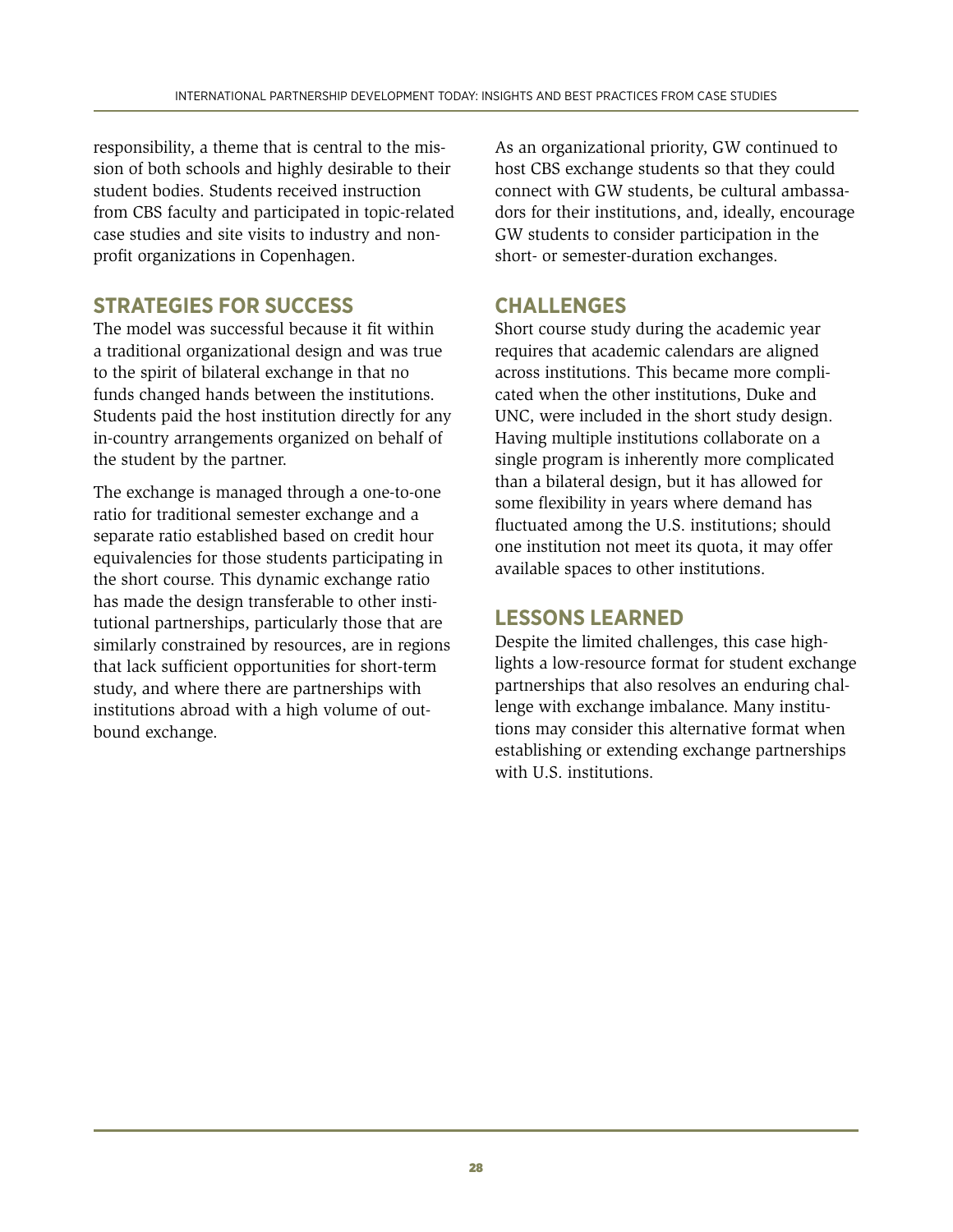### <span id="page-28-3"></span><span id="page-28-2"></span><span id="page-28-1"></span><span id="page-28-0"></span>Case Study 7 **Mount Holyoke College, South Hadley, Massachusetts, USA Monteverde Institute (MVI), Monteverde, Costa Rica Goucher College, Baltimore, Maryland, USA**

—Kirk Lange, Director of International Experiential Learning, McCulloch Center for Global Initiatives, MHC; Eva Paus, PhD, Professor of Economics; Carol Hoffmann Collins Director of the McCulloch Center for Global Initiatives, MHC; and Joanne Picard, Dean of International Studies, McCulloch Center for Global Initiatives, MHC

#### **BACKGROUND**

A leading liberal arts college for women, Mount Holyoke College made the internationalization of every student's education a strategic priority in 2003 and established the McCulloch Center for Global Initiatives to lead the charge. We began by taking stock of all things "international" that we were already doing, in and outside the curriculum, which included the retirement of a number of dormant MOUs that had been signed over the years. We decided that, henceforth, new collaborations with institutions abroad had to be strategic, meeting multiple student and faculty interests and needs.

#### **PARTNERSHIP EVOLUTION**

Mount Holyoke's partnership with the Monteverde Institute (MVI) in the cloud forest of Costa Rica reflects a perfect confluence of strategy and serendipity. In 2006, we learned from one of our faculty members who had connections to MVI that it was seeking new partners to develop a semester-long study abroad program. MVI's mission to blend classroom learning, applied research, and community engagement in support of a sustainable future fit well with Mount Holyoke's strategic focus on environmental sustainability and place-based learning. Additionally, we had several faculty from different disciplines who had research interests that were connected with Costa Rica's and Mount Holyoke's institutional priorities, providing us

with a strong base for developing an interdisciplinary program.

Mount Holyoke's roughly 2,100 students can choose from 150 study abroad options around the world. Thus, to ensure sufficient numbers for this program, we decided to collaborate with a U.S. partner. Serendipity was on our side again. Goucher College had just participated in a summer conference that we hosted on best practices and challenges in learning abroad. It was during that conference that we learned of Goucher's interest in expanding its study abroad opportunities in Latin America.

Mount Holyoke and Goucher faculty and staff visited MVI twice to develop the curriculum in conjunction with MVI faculty. After nearly two years of planning, we launched our first semester program in spring 2009, focusing on globalization, development, and the environment.

#### **CHALLENGES**

We faced three main challenges in sustaining the program: staff turnover at MVI, the financial sustainability of a resident director from Mount Holyoke or Goucher, and student enrollment numbers.

There has been more staff turnover at MVI than we anticipated, due to a variety of unforeseeable but understandable circumstances. The program and partnership have weathered these personnel changes well because of the trust built in the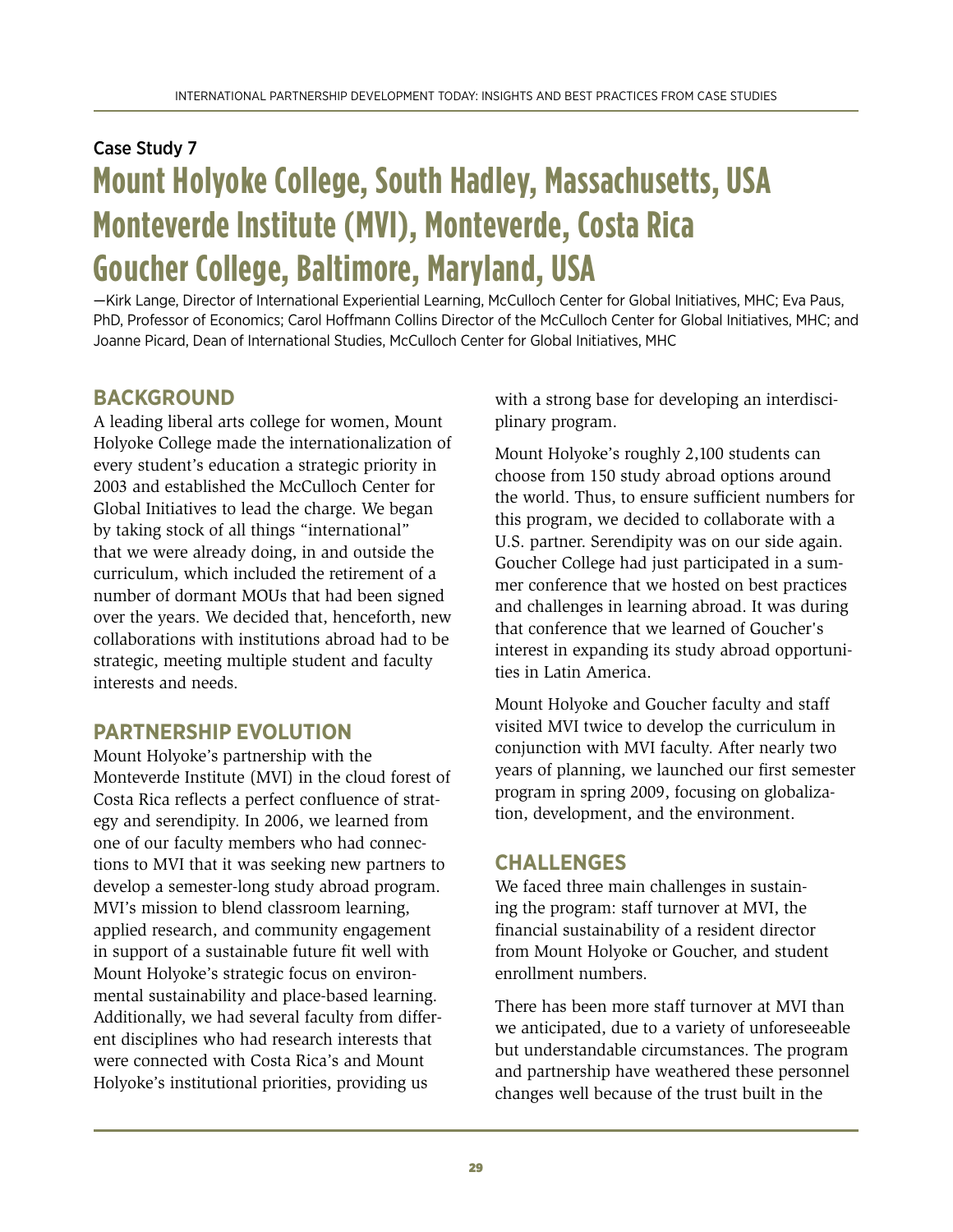time-intensive process of developing the program and institutionalizing the partnerships.

A faculty member from Mount Holyoke or Goucher initially served as the resident academic director of the program. However, the financial burden of paying salaries for both the resident director and the replacement visitor at the home institution became too high. We then moved to a new model with a blended physical-virtual academic directorship that has worked very well. An MVI faculty member serves as the academic director in collaboration with a faculty director from Mount Holyoke or Goucher. The director from the U.S. institution spends 10 days with the students at MVI at the beginning and the end of the program and is otherwise in close virtual contact with students and faculty during the course of the semester.

Despite consistently receiving rave reviews from students, enrollment has fluctuated more than we would like and we continue to seek ways to increase enrollment and balance the numbers more evenly from year to year. Students who are interested in sustainability can choose from programs in a wide range of locations, from urban centers to remote places just now opening up to study abroad, so we have to continue to work on making this program particularly compelling.

#### **STRATEGIES FOR SUCCESS**

Trust, time, the right partner, faculty interest from multiple disciplines, inclusion of already existing initiatives, and serendipity are the critical ingredients for building sustainable and dynamic collaborations for student learning abroad. Those are the key lessons we have learned over the past 10 years. Trust among partners is critical in order

to be able to respond flexibly and in a timely manner to changes in circumstances. Faculty interest guarantees ongoing commitment to the program and program-specific student advising. And leveraging existing initiatives and interests integrates a program more fully into the college's academic offerings.

Most recently, we have leveraged Mount Holyoke's Lynk program, which integrates curricular and applied learning and provides funding for a summer internship or research project, and its Community-Based Learning program to develop a "Global/Local Hub" in Monteverde. These efforts seek to integrate a student's academic work at MVI with an applied summer project and work to help students connect learning in Costa Rica to Mount Holyoke's neighbor communities upon their return.

#### **LESSONS LEARNED**

Partnerships like the one described here have played a critical role in advancing global education at Mount Holyoke. They are especially powerful vehicles for promoting international education when they interact with the college's educational offerings and promote the strategic goals. Mount Holyoke's achievements in global education were recognized with a NAFSA Simon Award for Comprehensive Internationalization in 2015 and have led to the establishment of new goals for global education in Mount Holyoke's strategic plan (*Plan for 2021*). These include building out the Global/Local Hub at MVI and reproducing it in other locations where there is faculty interest, student demand, and the right partner. And, of course, we are banking on a healthy dose of serendipity along the way.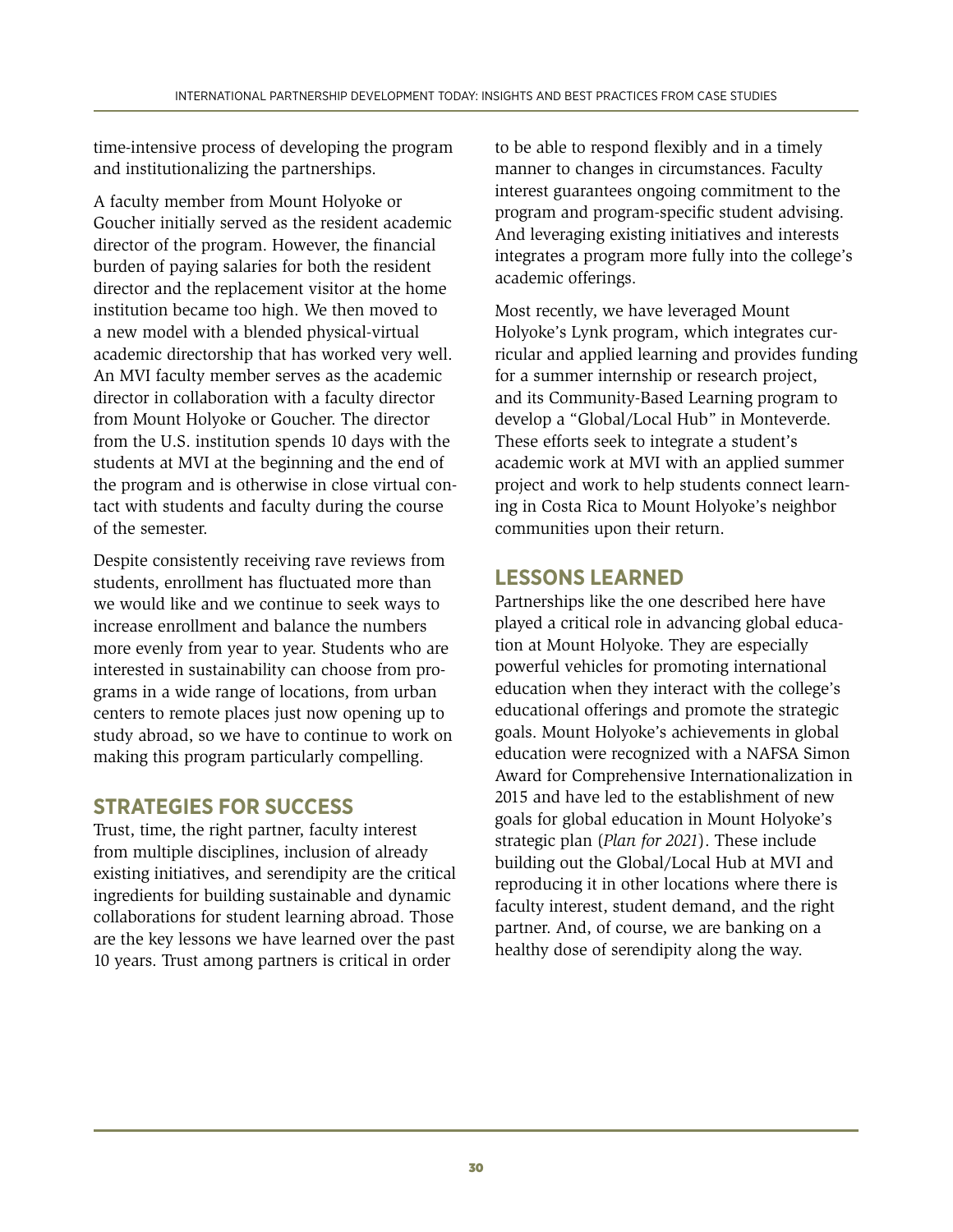### <span id="page-30-2"></span><span id="page-30-1"></span><span id="page-30-0"></span>Case Study 8 **Tennessee State University (TSU), Nashville, Tennessee, USA Centro Colombo Americano, Bogotá, Colombia EAFIT University (EAFIT), Medellin, Colombia**

<span id="page-30-3"></span>—Jewell Winn, EdD, Senior International Officer, Executive Director for International Programs, Deputy Chief Diversity Officer, TSU

#### **BACKGROUND**

Historically, students of color have faced challenges to study abroad due to factors such as financial barriers, uncertainly about traveling abroad, and lack of family support. Through intentional efforts, the Office of International Affairs (OIA) at Tennessee State University (TSU) has been able to move its international efforts from conceptualization to implementation, increasing the number of students studying abroad from 36 to 121 in three years. Based on survey and focus group results, the qualitative data indicated that student interest and participation in study abroad stemmed from peer marketing and ongoing study abroad workshops.

#### **PARTNERSHIP EVOLUTION**

OIA implemented a strategy to increase student mobility by expanding study abroad opportunities, more specifically, collaborative exchange projects. OIA affirmed this goal by signing a commitment letter with the Institute of International Education's Generation Study Abroad Program to double the number of students who study abroad in five years.

In 2013, OIA launched the innovative Cultural Immersion Initiative (CI2). CI2 has increased opportunities for TSU students to study abroad and engage with international students by developing cutting-edge joint research projects. Cohorts of students participate in a 10-day intensive research project in a foreign country, in which they not only learn about research

abroad but also about the host culture, social and economic challenges, and the political climate. Participating students have found this collaborative research experience to be enriching and enlightening.

Two of the main CI2 partners are the Centro Colombo Americano and EAFIT University (EAFIT). Centro Colombo Americano helped TSU connect with local universities such as EAFIT to conduct four successful CI2 initiatives in the city. Forty TSU students visited the city of Medellin, Colombia, and participated in a joint research project with 40 Colombian students. In exchange, 40 Colombian students traveled to Nashville, Tennessee, to learn about the university, the city, and American culture.

#### **CHALLENGES**

OIA was faced with a major challenge of finding students who were ready to participate in the partnership. The financial challenge was not from a travel perspective, but for basic spending money. Some of the students who were committed to the project began to have concerns about not having enough spending money. More than 80 percent of the students who attend Tennessee State University are Pell Grant eligible, which means that their funding is very limited. Students were encouraged to engage in some personal fundraising projects, as well as save a portion of their financial aid refund. The other challenge was finding students in Medellin who could speak sufficient English to participate in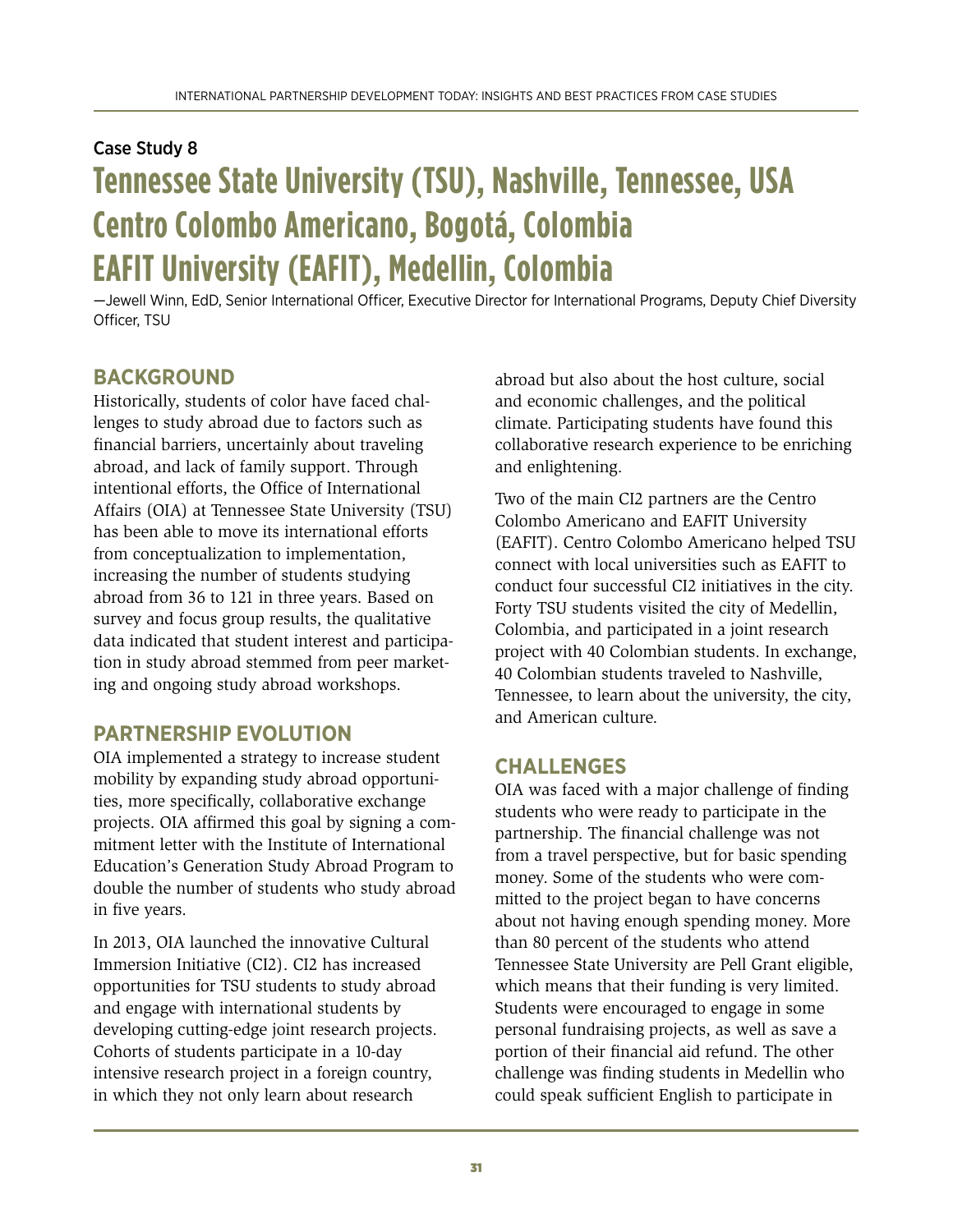the research project. Centro Colombo Americano helped to ensure that the participating students were proficient in English prior to the project launch.

#### **STRATEGIES FOR SUCCESS**

Success is when preparation meets opportunity. All students were exposed to a global experience and then provided with the opportunity to articulate that experience through poster displays and virtual platforms. Their personal narratives proved that their lives were forever changed. Innovative funding (e.g., personal fundraising), conversational language workshops, a detailed predeparture orientation, scheduled virtual meetings between the student groups, and a relatable

research theme all contributed to the success of this project.

#### **LESSONS LEARNED**

Students who participate in the CI2 initiative gain not only key research skills but also valuable intercultural skills. Students who travel abroad return to TSU with a renewed sense of pride and ownership of their university and heritage. Furthermore, they gain a new understanding of the world that exists outside of the United States. They are able to dispel old misperceptions they may have had about other cultures and other ways of thinking. Lastly, these students are able to share their experiences with their peers, professors, and families, and their experiences impact the greater community.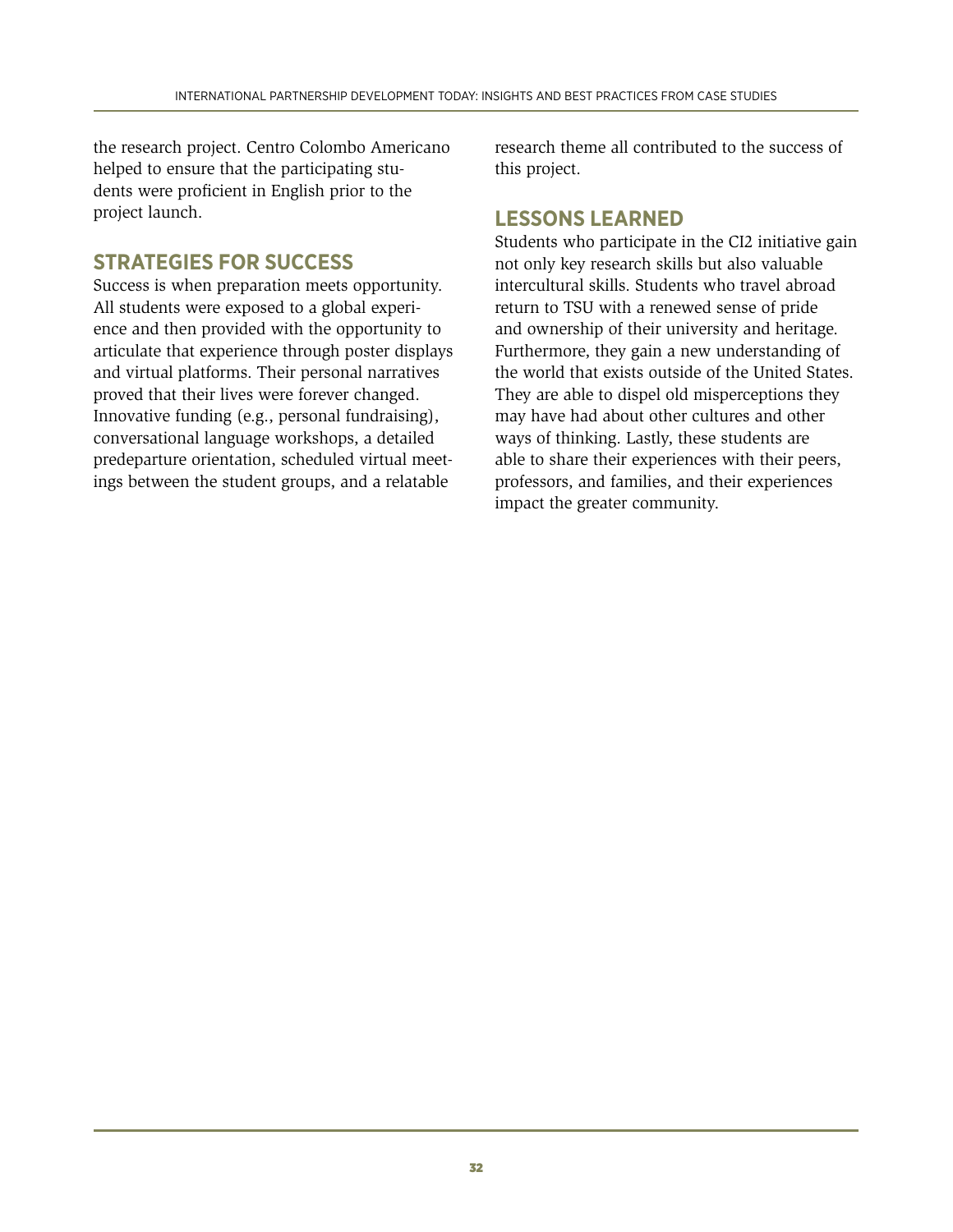### <span id="page-32-1"></span><span id="page-32-0"></span>Case Study 9 **Grand Valley State University (GVSU), Allendale, Michigan, USA Universidad del Bío Bío (UBB), Concepción, Chile**

—Carol M. Sánchez, DBA, Professor of Management, Seidman College of Business, GVSU

#### **BACKGROUND**

Grand Valley State University (GVSU) and the Universidad del Bio Bio (UBB) signed a university-level student exchange agreement in 2011 after a GVSU business school professor spent her sabbatical there. Chile is a dynamic and emerging market country that is business friendly, and GVSU's Seidman College of Business was eager for a new partner in South America. GVSU and UBB have similar origins and characteristics; both were founded about 50 years ago, serve a similar first-generation college population, have an urban campus located on a major river and a suburban campus, have a similar size and scope, and are public institutions. The partnership's success stems from dedicated efforts to building strong personal relationships and friendships among faculty, administrators, and students. Personnel at both universities have built friendships that encourage creative collaborations that go beyond typical student exchanges.

#### **PARTNERSHIP EVOLUTION**

In 2012, the first partnership year, two students exchanged and three faculty from UBB's English language department spent four weeks at GVSU. The three UBB faculty members developed friendships with several GVSU faculty. One was a GVSU management professor who visited UBB's School of Business in 2013 to discuss how to jump-start the exchange and navigate the potential language barrier. In particular, UBB students must score well on the TOEFL in order to study at GVSU, and GVSU students should be proficient in Spanish to succeed at UBB. The GVSU professor met with several UBB students to encourage

them to improve their English language skills and apply to GVSU. During the 2013/2014 year, five UBB students enrolled at GVSU and six GVSU students attended UBB.

In summer 2013, UBB management information systems (MIS) faculty invited an MIS professor from GVSU to UBB to conduct faculty training workshops. In 2014, three UBB MIS faculty studied at GVSU for six weeks and became certified in a valuable SAP certification. In 2015, fifteen MBA students and faculty from GVSU visited UBB on a 10-day study tour to experience Chilean business and culture. A GVSU economics professor was then asked by UBB faculty to be an adviser to their economics research group. He expects joint research projects to result. In turn, 12 UBB graduate students and two faculty visited GVSU's Seidman College of Business in 2016 on a nine-day study trip. Chilean students attended MBA lectures, visited companies, and socialized with local students, experiencing Michigan's economic, institutional, and social business climate. Business school faculty who had visited UBB and GVSU organized the trips and joined the tours.

In the liberal arts, a GVSU Spanish professor created an innovative short-term summer program at UBB. It is popular with GVSU education majors who plan to teach Spanish. The program teaches Spanish language and composition and is complemented by structured excursions and cultural activities. Another creative program is a one-year GVSU-UBB dual degree in liberal studies. GVSU liberal studies majors with intermediate-level Spanish language skills can study history, culture, anthropology, philosophy, and sociology at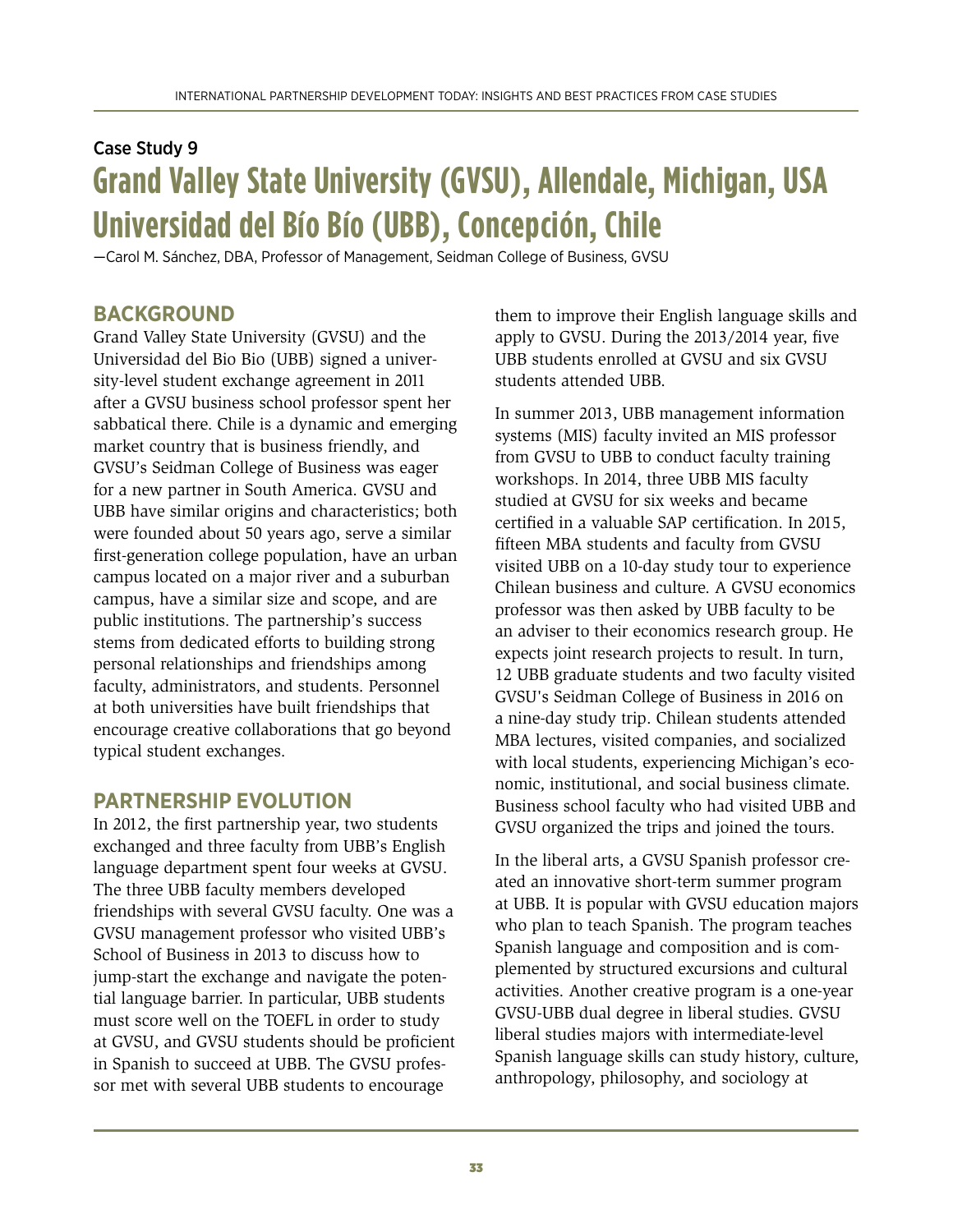UBB, and earn a UBB degree too. The student exchange has averaged 10 per year since 2013. More than 40 students and a dozen faculty from UBB and GVSU have had mobility experiences between 2012 and 2016.

#### **CHALLENGES**

Syllabi are prepared in the local language and require translation to assess course equivalencies, thus necessitating additional effort by both universities. Another challenge was when UBB shut down for a period of time in 2015, causing uncertainty among GVSU exchange students there. But the department where most GVSU students took courses held classes anyway, so student progress was not delayed. GVSU students have sometimes expressed a sense of discouragement by what they view as UBB's slow response to their questions about class schedules, housing, and start dates. But international mobility staff work hard to respond in a timely manner. An additional challenge is that funding for joint research can be difficult to secure.

#### **STRATEGIES FOR SUCCESS**

Personal relationships between UBB and GVSU personnel are central elements to success. TOEFL scores, student strikes, union shutdowns, and bureaucracies may erect barriers, but the close friendships and personal relationships among the people involved in the GVSU-UBB partnership are strong, thus ensuring that the students, faculty, and collaborations, in general, will succeed.

#### **LESSONS LEARNED**

The relationship with UBB fits well with GVSU's internationalization efforts by providing a dynamic and flexible exchange program for students, faculty, and advisers. Lessons learned include the importance of building strong personal relationships with leaders at the partner institution and having common institutional histories, student composition, goals, and global learning objectives.